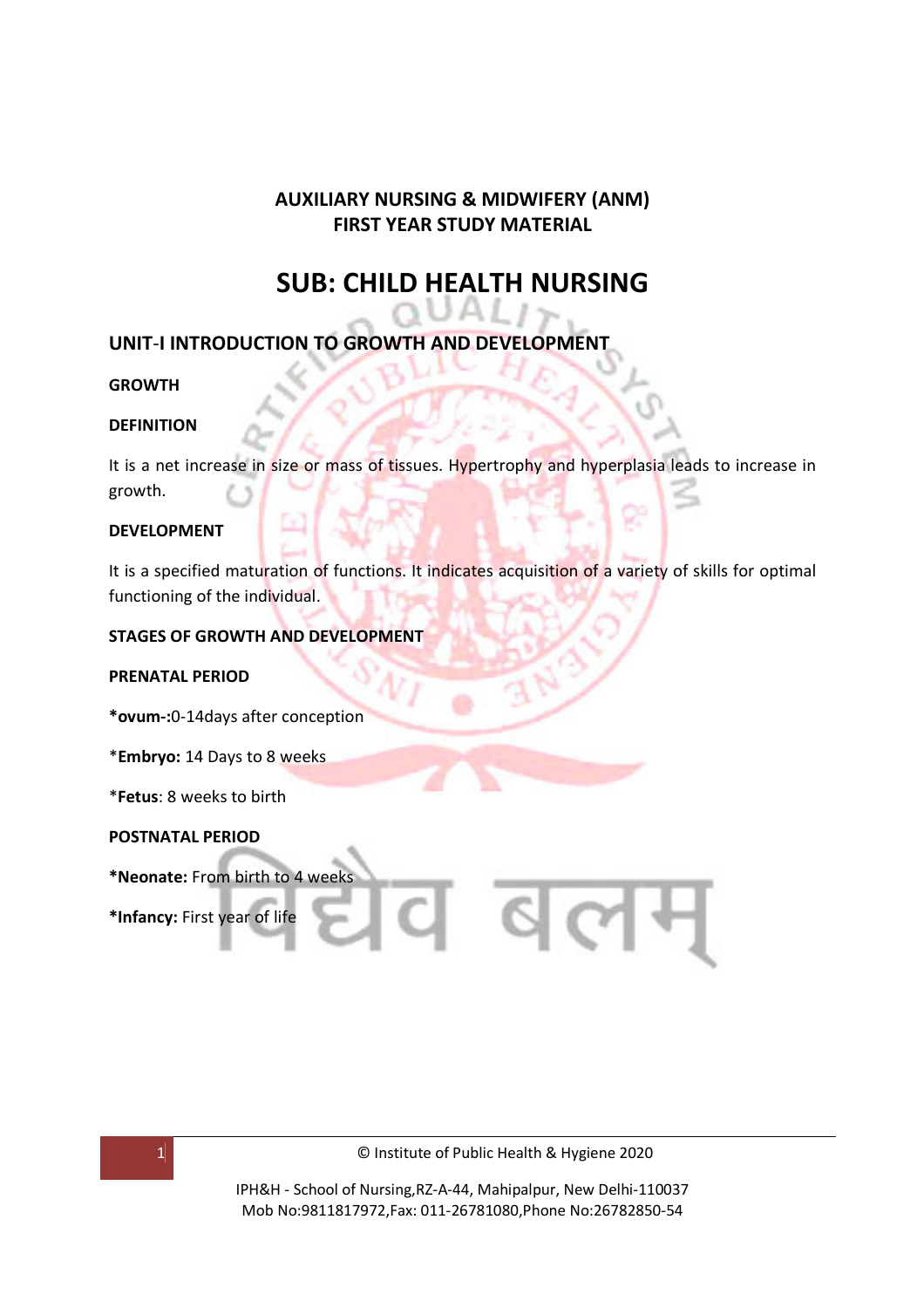**\*Toddler:**1-3 year

**\*Preschool** child**:** 3-6 years

**\*School going** child :6-12 years

**\*Adolescent**: From puberty to adulthood

#### **FACTORS AFFECTING GROWTH AND DEVELOPMENT**

- \*Genetic factors
- \*Environmental factors
- \*Social factors
- \*Emotional factors
- \*Hormonal factors
- \*Cultural factors

#### **PRINCIPLES OF GROWTH AND DEVELOPMENT**

- \*It is a personal matter
- \*It is gradual and orderly but uneven
- \*It proceeds from the large to the small
- \*It proceeds from the center of the body out
- \*It proceeds from head-to- toe
- \*It is orderly
- \*It occurs in stages
- \*Differentiability
- \*General to specific
- \*Sequentiality
- \*Continuity



2 © Institute of Public Health & Hygiene 2020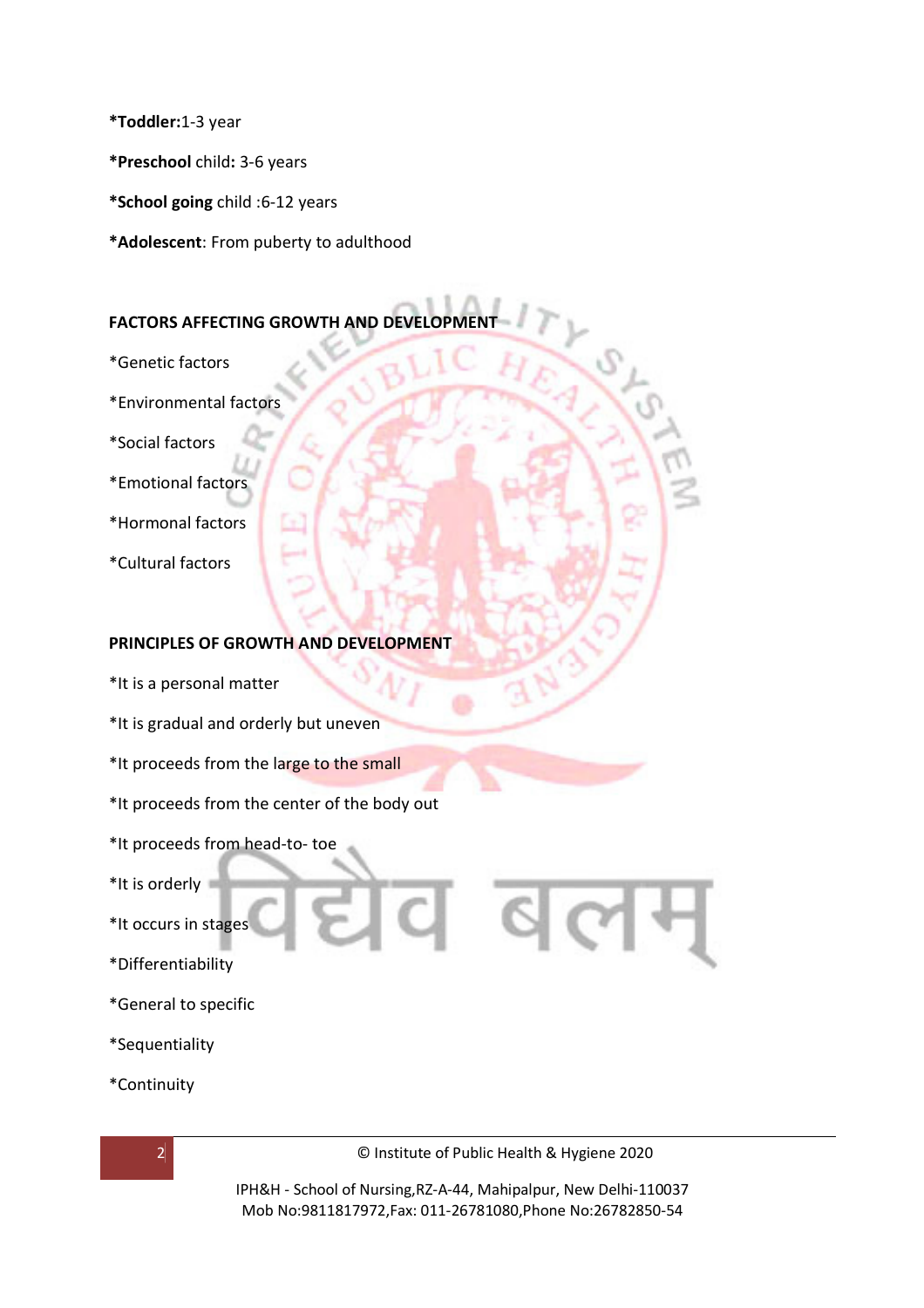#### **MILESTONES**

Development milestones can be defined as a set of functional skills or age specific tasks that an average child is able to do when he reaches a specific age.

#### **CLASSIFICATION OF MILESTONES**

- \*Physical development
- \*Motor development
- \*Language development
- \*Psychosocial development
- \*Sensory development
- \*Psychosexual development
- \*Spiritual development
- \*Moral development
- \*Intellectual development

#### **MONITORING AND RECORDING OF GROWTH AND DEVELOPMENT**

#### **GENERAL EXAINATION**

#### **General examination should be conducted in following sequence:**

- \*Attitude and posture of the patient.
- \*Level of consciousness of the patient
- \*Grading of consciousness by the use of Glasgow coma scale
- \*Vital parameters

#### **ANTHROPOMETRIC MEASUREMENT**

The anthropometric measurement can be broadly divided into age dependent measurement and age independent measurements. It includes measurement of weight, height, head circumference , mid – arm circumference and chest circumference etc.

3 © Institute of Public Health & Hygiene 2020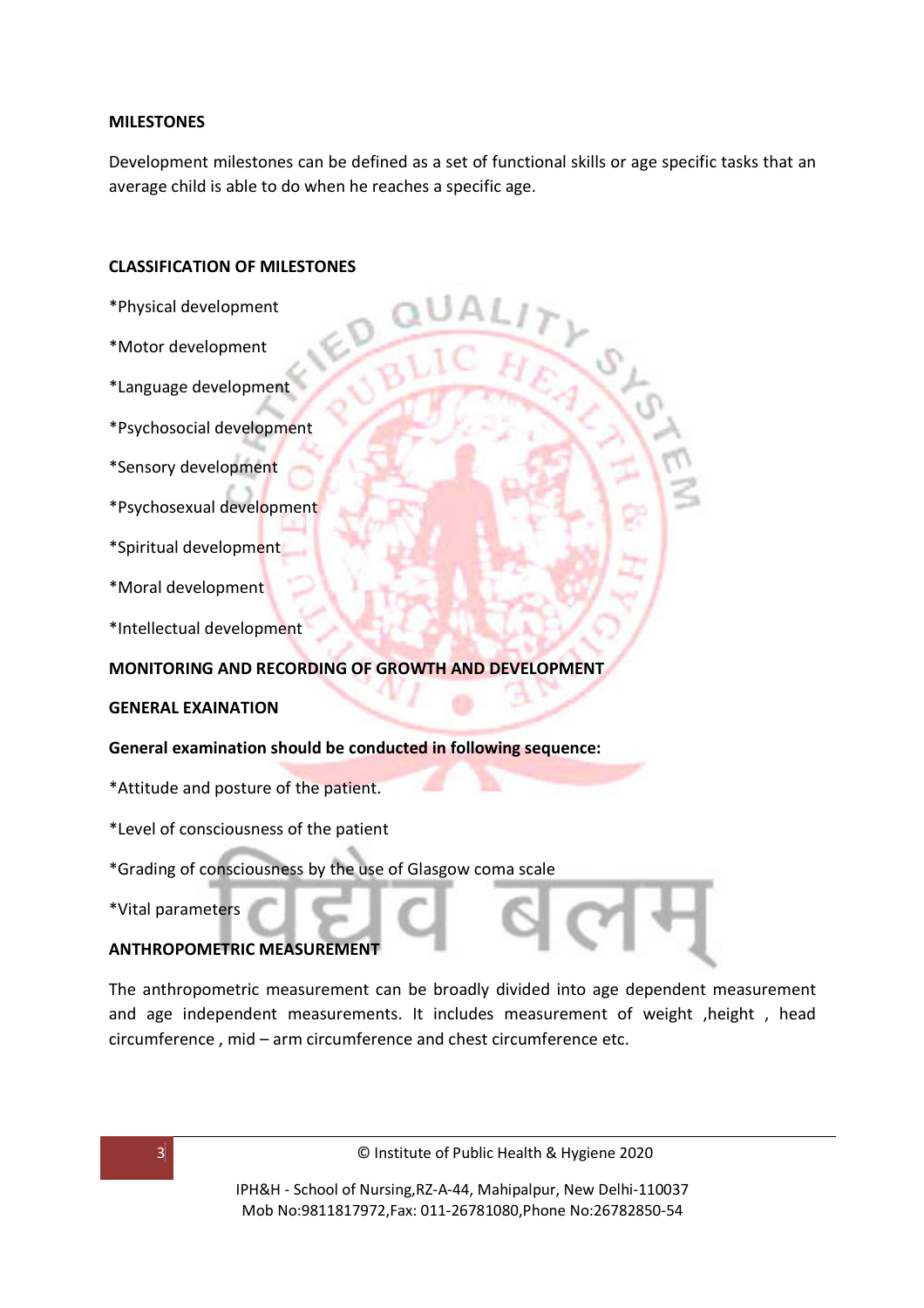#### **PURPOSE**

- \*To find out the nutritional status of child
- \*To find the growth and development pattern of child
- \*To find any deviation in growth and development from the normal pattern
- \*To help in confirmation of diagnosis

#### **ARTICLES**

- **\***Infant weighing machine/electronic weighing machine
- \*Spring balance / beam balance
- \*Infantometer
- \*Stadiometer
- \*Measuring tape
- \*Bed sheet or news paper or plastic sheet
- \*Examination table
- \*Percentile chart/ growth chart

#### **TOILENT TRAINING**

The children begin to learn independence in self- care, by the time they reach 3 years of age.

By the age of 15-18 months toddler can walk to toilet and ready for starting toilet training and should be encouraged to go to toilet. At 2 years the child is trainable. By the age of 3 years the child can with hold and post-phone bowel movement.

-For bladder control, the child is able to indicative wet pant by the age of 18 months.

-The 2.5 years old child may have begun to master night time bladder control and usually by the age of 3 year becomes dry by night.

Bladder control May not be completed until the child is4-5 years of age.

4 © Institute of Public Health & Hygiene 2020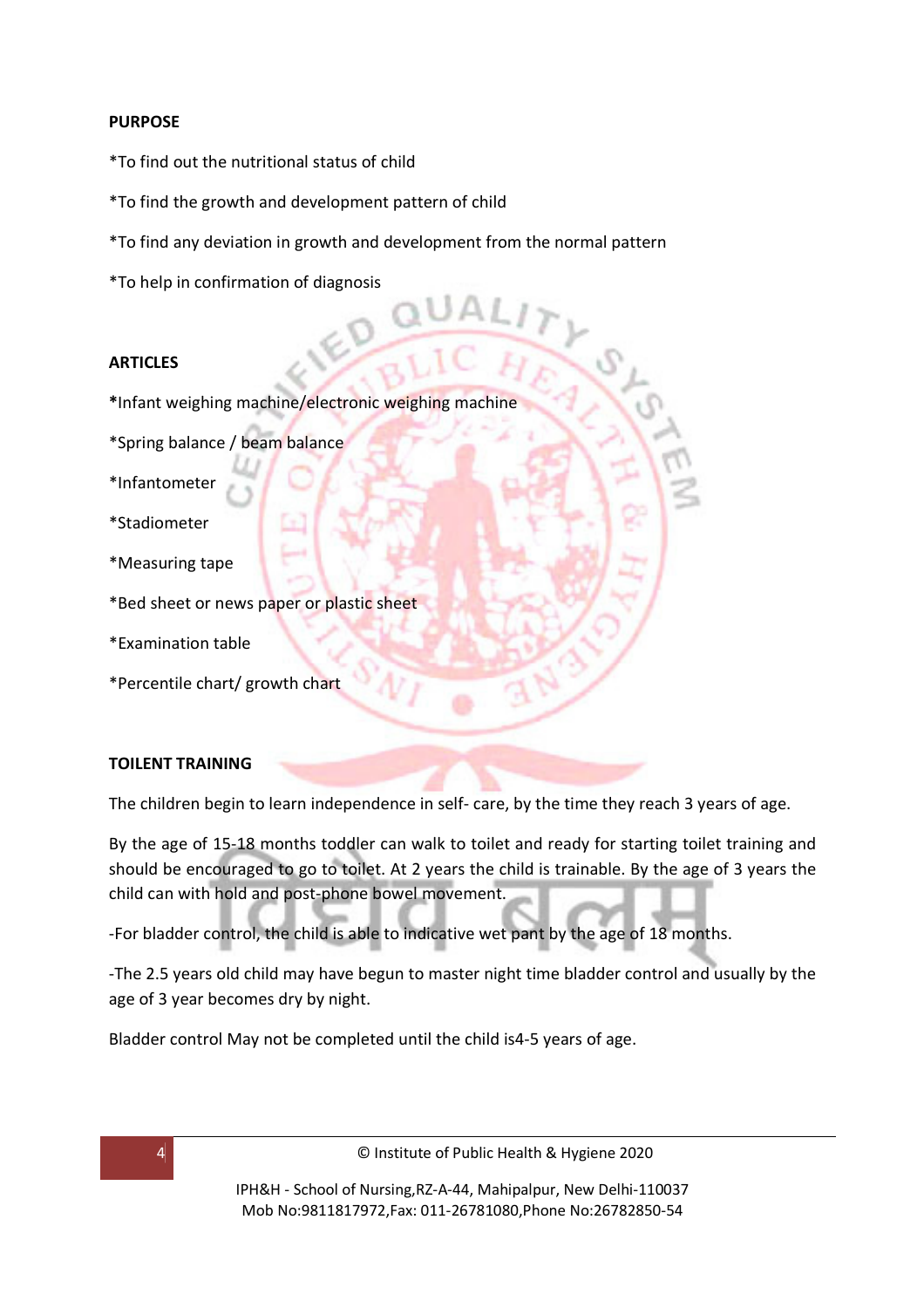#### **INDICATIONS OF TODDLER'S READINESS FOR TOILET TRAINING**

\*Physiological readiness

\*Psychological readiness

\*Intellectual reaction

#### **PARENTS SHOULDBE MADE AWARE ABOUT THE FOLLOWING ASPECTS DURING TOILET TRAINING:**

\*Comfortable child size toilet seat or potty chair to be provided at suitable area as the child likes.

\*Feeding at the same time each day both at day and night.

\*Parents should stay with the child and explain in simple language about what to be done during urination about defecation.

\*Wiping immediately and drying the child after toilet to promote comfort.

\*Rewarding the child with praise and cuddling on desired behavior to get cooperation. Punishment and negative approach by forcing on potty may lead to unsuccessful training.

\*Child's illness, accidents and hospitalization during toilet training may cause regression and ineffective training.

#### **PLAY ACTIVITIES FOR ILL HOSPITALIZED CHILD**

Play is essential to children's mental, emotional and social being. As with their developmental needs, the need for play test not stops when children are ill or when they enter the hospital.

#### **FUNCTIONS OF PLAY IN THE HOSPITAL**

- **\***Provides diversion and relaxation
- \*Helps the child feel more secure in a strange environment.
- \*Lessens the stress of separation and feeling of homesickness
- \*Encourage interactions and development of positive attitudes towards others.
- \*Provides an expressive outlet for accomplishing therapeutic goals.
- \*Places the child in active role, providing an opportunity to make choices and be in control

5 © Institute of Public Health & Hygiene 2020

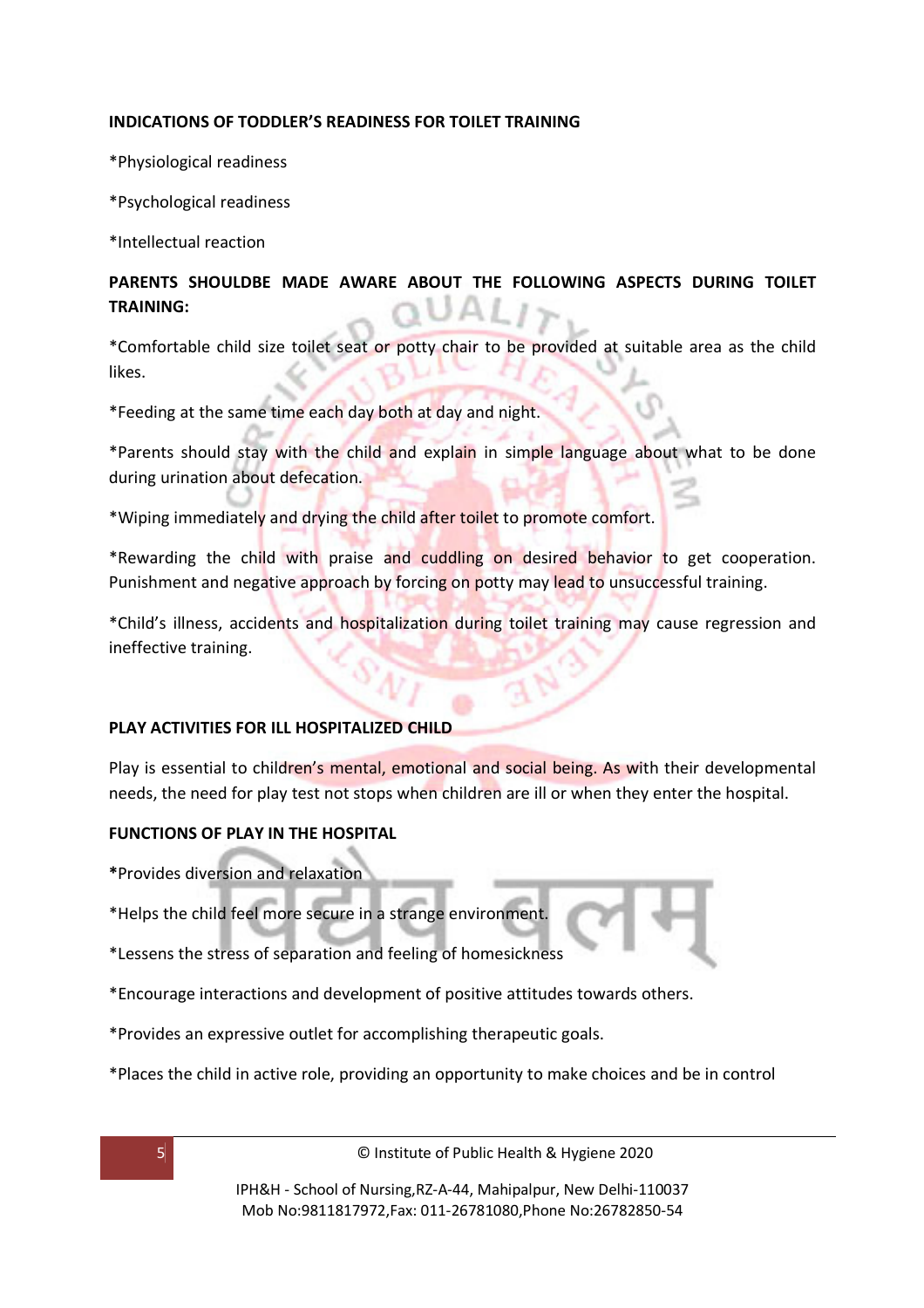#### **TYPES OF PLAY TO REDUCE STRESS**

- **\***Energy release
- \*Dramatic play
- \*Creative play
- \*Expressive activity
- \*Social effective play
- \*Sense pleasure play
- \*Onlooker play
- \*Solitary play
- \*Parallel play
- \*Cooperative play
- \*Diversional activity

#### **PLAY IN MEDICAL SETTING / HOSPITAL**

- \*Assessing child health through play
- \*Play in a medical setting
- \*Play for sick child

#### **ACCIDENT AND PREVENTION**

#### **DEFINITION**

An accident is a happening that is not intended, foreseen or expected that can cause an injury and sometimes death.

#### **PREDISPOSING FACTORS TO ACCIDENTS**

\*Environmental factors

\*Childhood factors

6 © Institute of Public Health & Hygiene 2020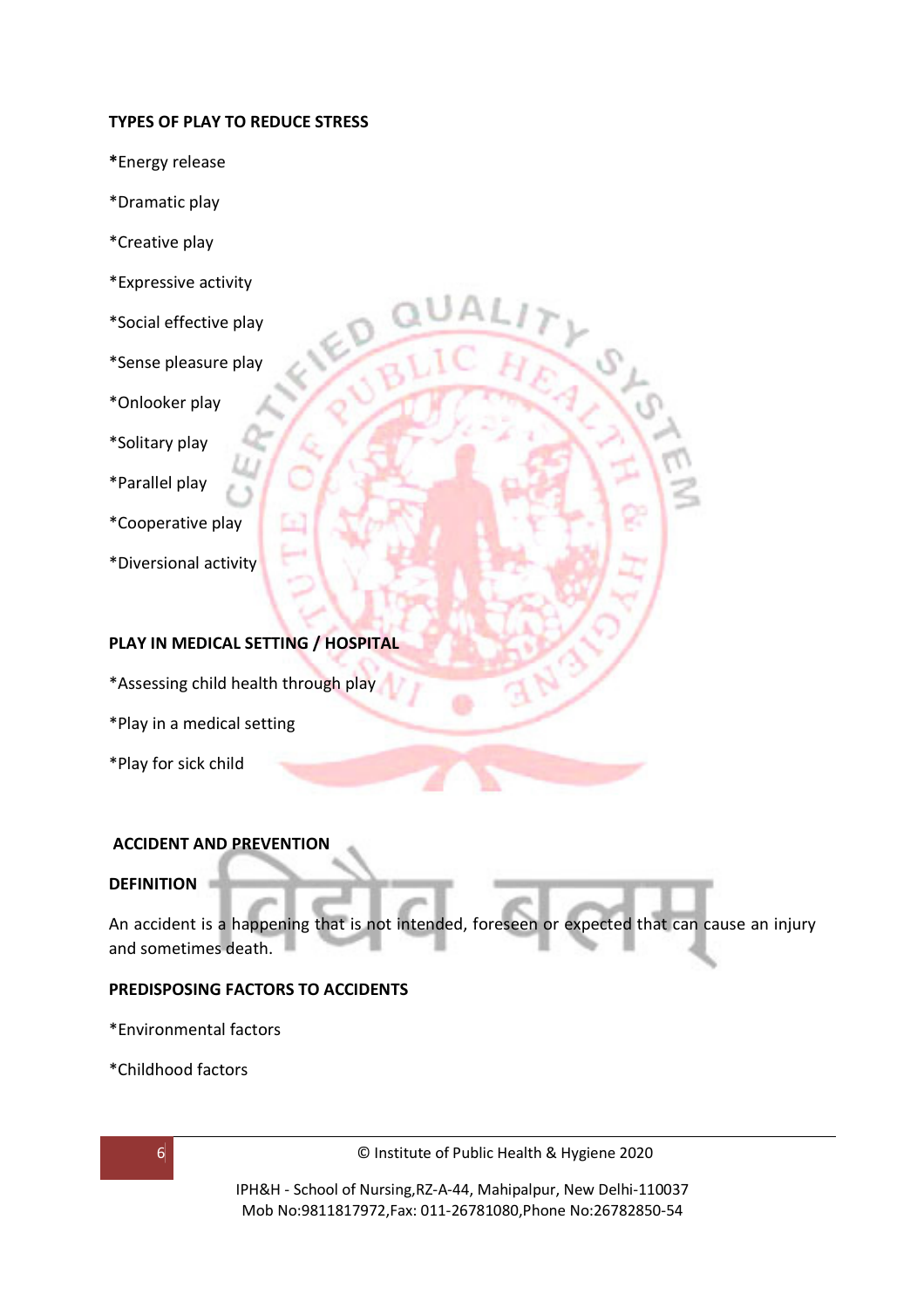#### **PREVENTION**

**\***Parents should be educated about various kinds of accidents as per the age and also should be told about preventive measures.

\*Improving to quality care

\*Children should be kept away from dangerous things such as domestic cleaning agents, hazardous substances

\*Child should not allowed to go to kitchen and kept them away from hot things.

\* All the electric switches should be at some height so that we can keep the children away from the switches.

\*Small objects such as coin, pear, pea etc. should not be given for play.

\*Providing a safe environment.

\*Traffic rule and regulation has to be taught to parents and child

#### **CONGENTIAL ANOMALIES**

Congenital malformation is also called as congenital anomalies or birth defect.

#### **RISK FACTORS**

**\***Advanced maternal age has risk of having birth of the baby with Down syndrome or other congenital anomalies

\*Consanguinity, are at risk of congenital defects like mental retardations.

\*Maternal malnutrition especially folic acid deficiency can lead to CNS defects and iodine deficiency can lead to mental retardation or other congenital anomalies.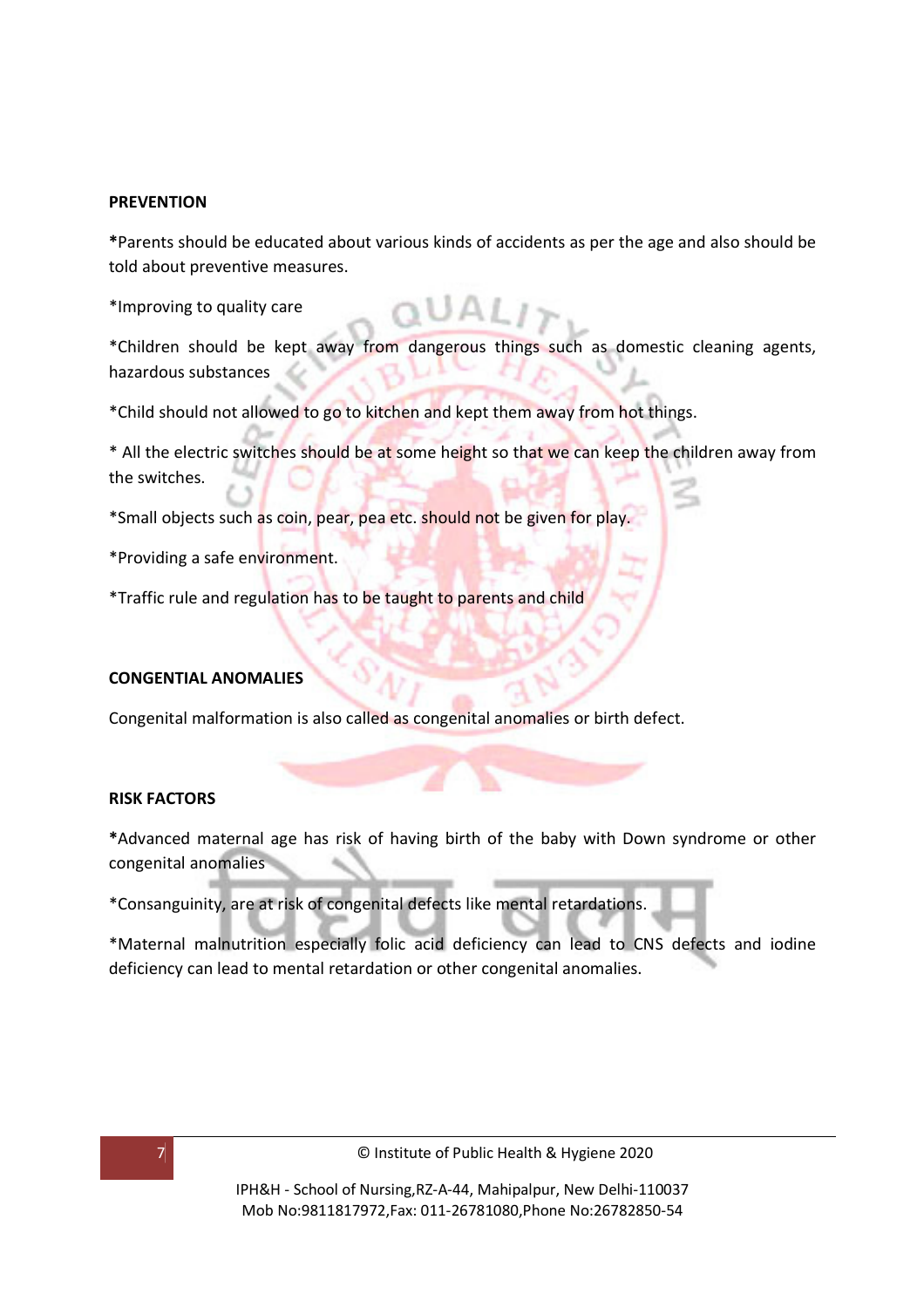#### **DIAGNOSIS**

- \*Ultrasonography
- \*Fetal blood sampling
- \*Radiographic studies
- \*Fetoscopy
- \*Alpha fetoprotein
- \*Chronic villus sampling test to test the chromosomal abnormalities

\*Antenatal screening of maternal disease, metabolic and endocrine functions by regular examination, lab findings and detail family history.

#### **COMMON CONGENITAL ABNORMALITIES**

#### **Congenital anomalies of central nervous**

- **\***Anencephaly
- \*Spina bifida (occulta and cystic)
- \*Hydrocephalus
- \*Microcephaly
- \*Macrocephaly
- \*Guillain barre syndrome

#### **Congenital anomalies of cardiovascular system**

- \*Patent ductus arteriosus
- \*Transposition of great vessels
- \*Tricuspid atresia
- \*Fallot's teratology
- \*Aortic stenosis
- \*Coarctation of the aorta



8 **8 CONFIDENTIAL CONSTRUCTED BY A READ TO A READ TO A READ THE ST** OF Institute of Public Health & Hygiene 2020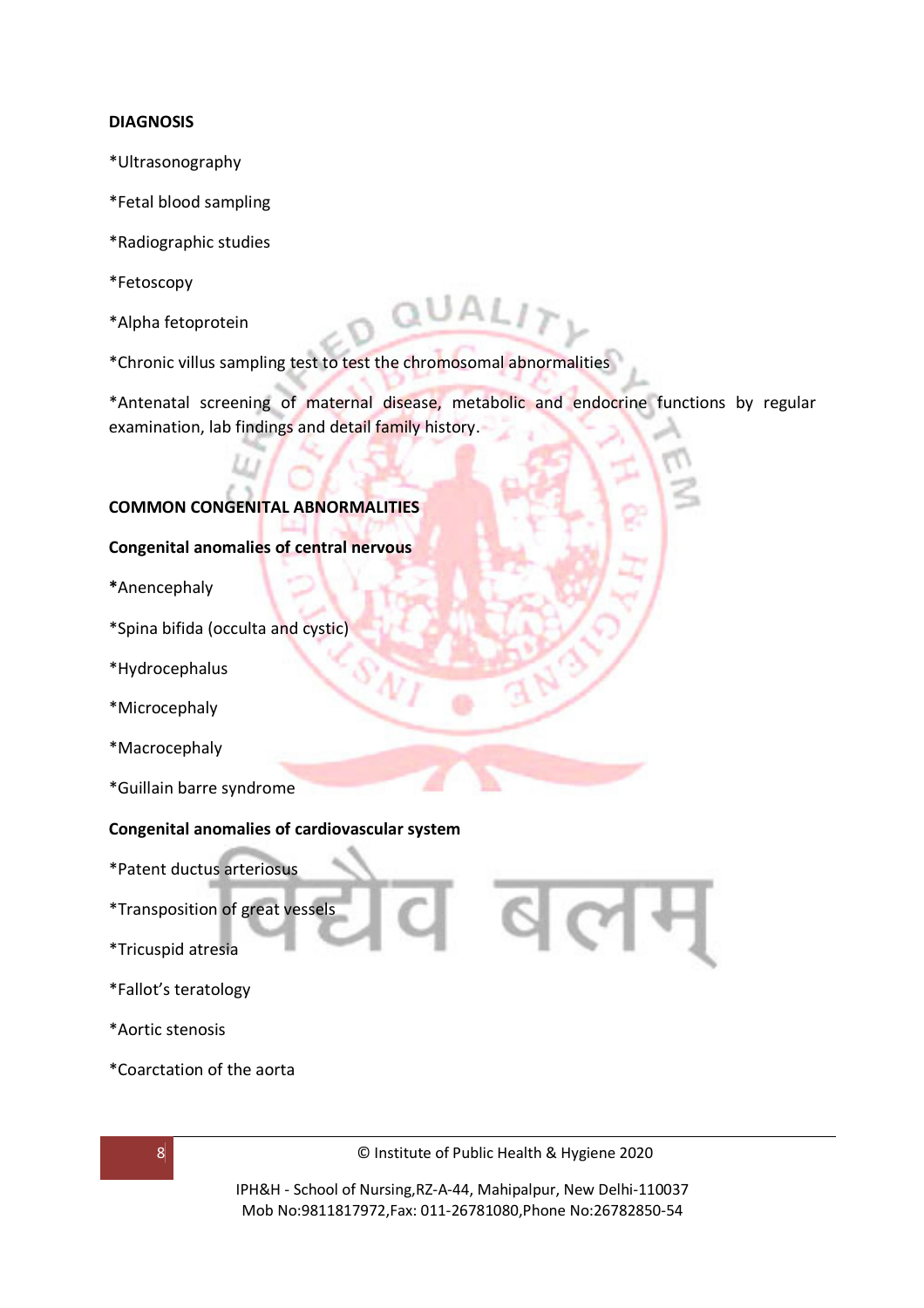#### **Congenital anomalies of genitourinary system**

- \*Undescended testes
- \*Congenital phimosis
- \*Hypospadiasis
- \*Epispadiasis
- \*Congenital hydrocele

#### **Congenital anomalies of musculoskeletal system**

- \*Club foot
- \*Congenital dislocation of hip
- \*Scoliosis and lordosis

#### **Chromosomal abnormalities**

- \*Down syndrome (Trisomy-21)
- \*Edward syndrome (Trisomy -18)
- \*Klinefelter's syndrome
- \*Patau's syndrome (Trisomy-13)

#### **ANENCEPHALY**

In this condition both cerebral hemisphere are absent. This condition is incompatible with life and survival rate is rare in this condition.

#### **SPINIA BIFIDA**

Spina bifida is a birth defect that involves the incomplete development of the spinal cord or its coverings.

9 © Institute of Public Health & Hygiene 2020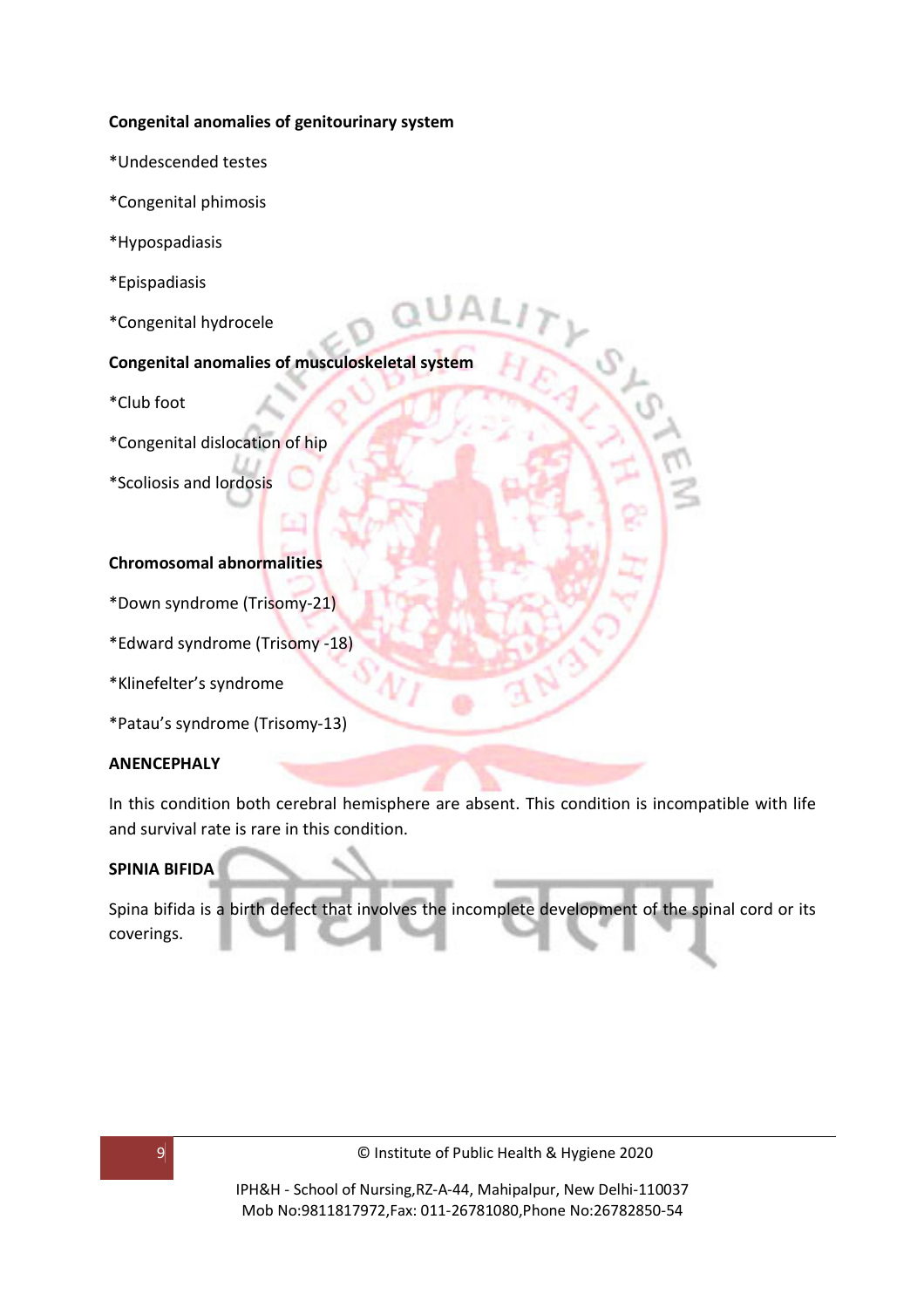#### **TYPES**

\*Spina bifida Occulta

\*Spina bifida Cystica

**Spina bifida manifesta included two types**: Meningocele

Myelomeningocele

#### **Symptoms of spina bifida**

\*A birth mark or a dimple may be present on the skin over the lower spine.

\*Babies who are born with the meningocele form have a fluid –filled sac visible on the back.

#### **TREATMENT OF SPINA BIFIDA**

Babies with myelomeningocele need more immediate attention and often have surgery within the first 1-2 days after birth.

#### **HYDROCEPHALUS**

Hydrocephalus is a buildup of fluid that is CSF fluid inside the skull that leads to brain swelling.

#### **CAUSES**

- \*The flow of CSF is blocked
- \*It does not get absorbed into the blood properly
- \*Brain makes too much of CSF.

#### **SYMPTOMS**

\*Eyes that appear to gaze downwards

\*Irritability

\*Seizures

\*Separated sutures



10 © Institute of Public Health & Hygiene 2020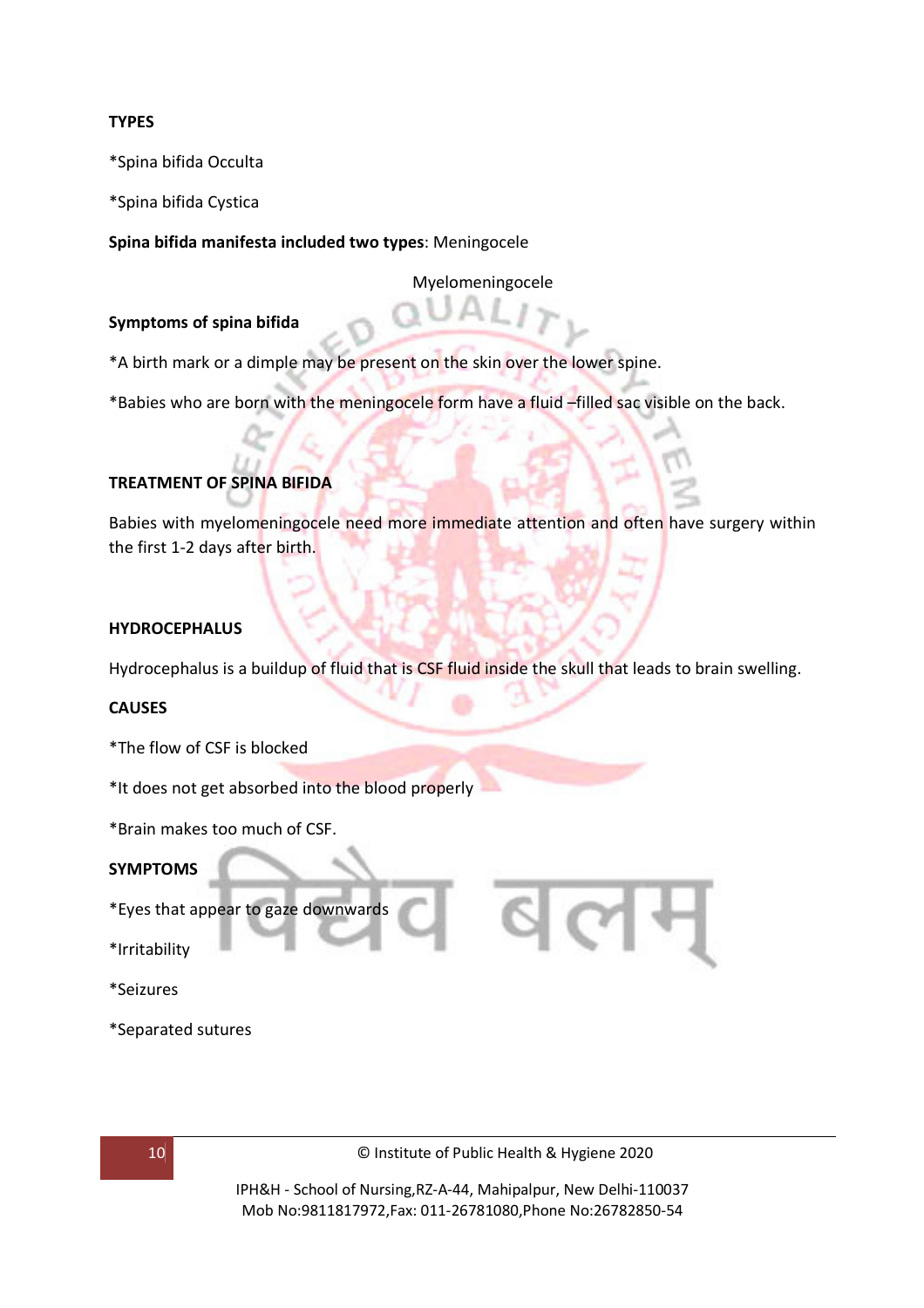#### **TREATMENT**

\*Surgery may be done to remove a blockage, if possible.

#### **TRANCHEOESOPHAGEAL FISTULA AND ATRESIA**

Abnormal connection between trachea and esophagus.

#### **PYLORIC STENOSIS**

Pyloric stenosis is a narrowing of the pylorus the opening from the stomach into the small intestine .

#### **SYMPTOMS**

- \*projectile vomiting
- \*Abdominal pain
- \*Bleching
- \*Constant hunger

#### **DIAGNOSTIC TESTS**

- **\***Physical examination
- \*Ultrasound
- \*Blood chemistry panel

#### **TREATMENT**

Pyloroplasty



cl

 $\lceil$  c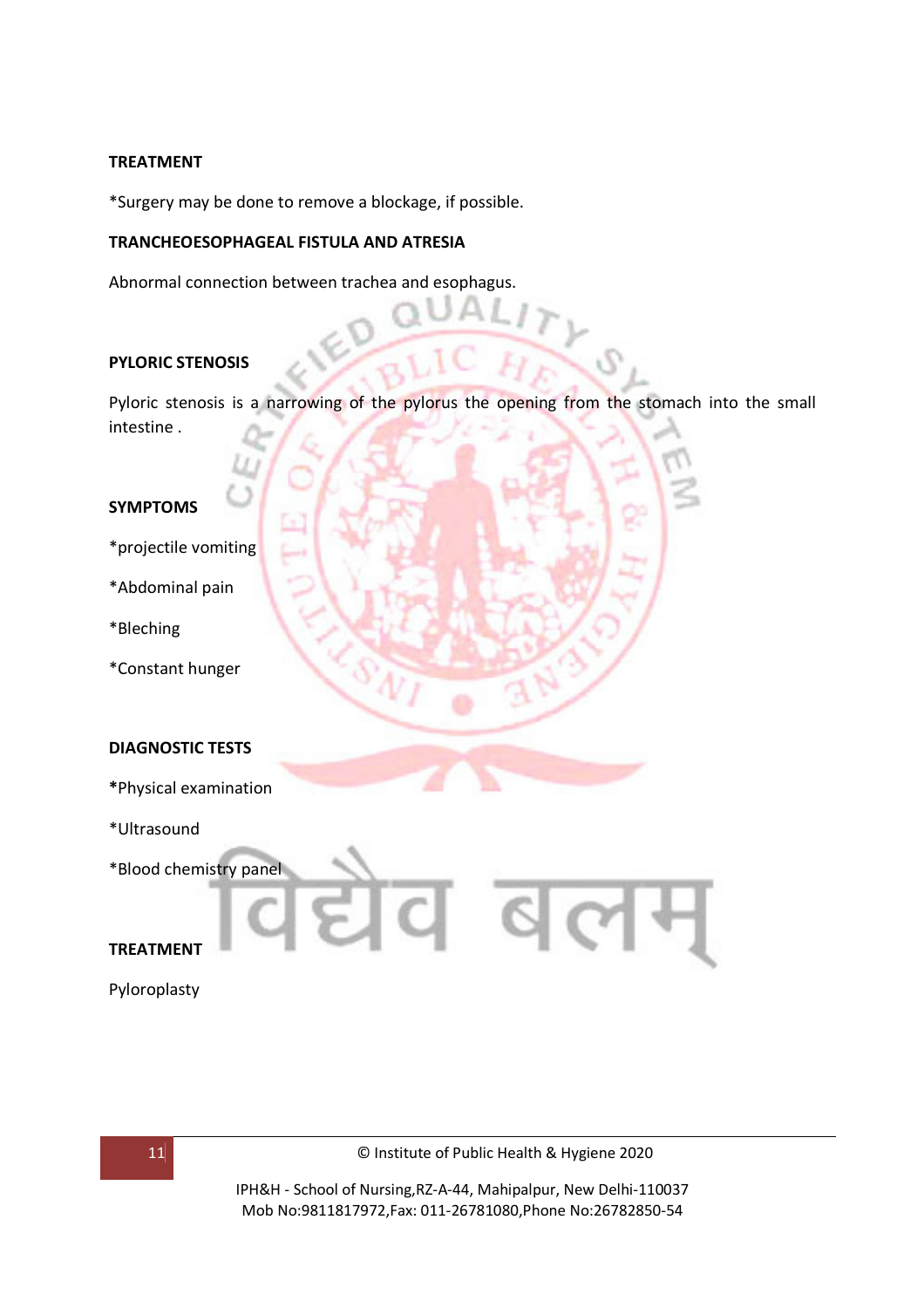#### **UMBILICAL HERNIA**

An umbilical hernia is an outward bulging (protrusion) of the abdominal lining or part.

#### **OMPHALOCELE**

An omphalocele is a birth defect in which the infant's intestine or other abdominal organs stick out of the belly button.

#### **TREATMENT**

Omphalocele are repaired with surgery, although not always immediately

#### **CLEFT LIP AND CLEFT PALATE**

Failure of fusion of lip and palate in gestational period

#### **ASSOCIATED PROBLEMS**

**\***feeding problems

\*Middle ear fluid bulid up and hearing loss

#### **TREATMENT**

**\***Surgical treatment for cleft lip and cleft palate

- \* A cleft lip usually repaired between the ages of 3-6 months
- \*A cleft palate is usually repaired between 9-12 months of age

#### **UNDESCENDED TESTIS**

Failure of testis to come into the scrotum during gestational period.

#### **HYPOSPADIAS**

Hypospadias is a birth (congenital) defect in which the opening of the urethra is on the underside.

12 © Institute of Public Health & Hygiene 2020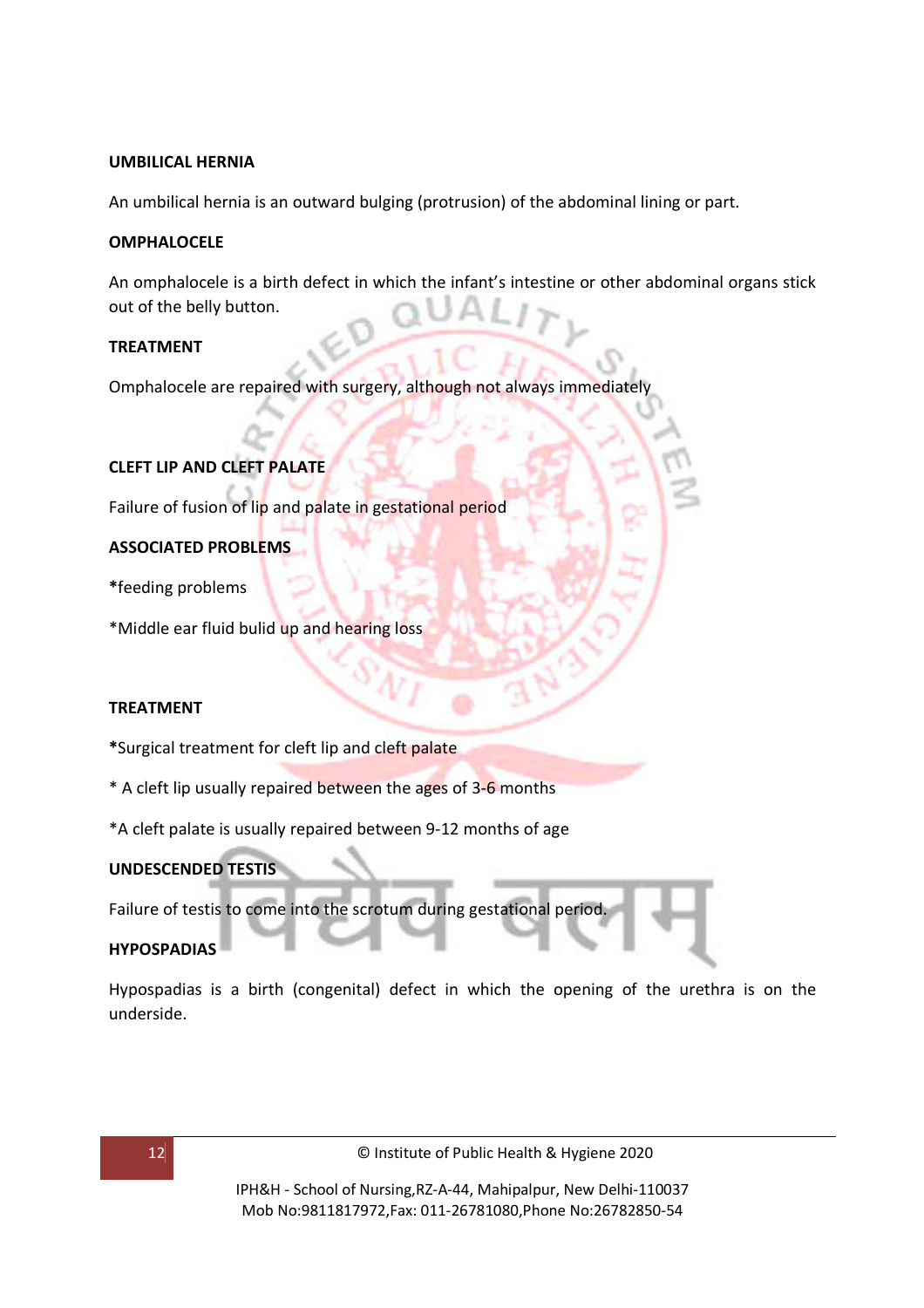#### **EPISPADIAS**

In the epispadias defect is present on ventral side.

#### **CLUBFOOT**

Clubfoot is when the foot turns inward and downward. It is a congenital condition, which means it is present at birth.

#### **SCOLIOSIS**

Scoliosis is an abnormal curving of the spine. The spine might look like the letter 'c' or's'.

#### **CAUSES**

In children age 3 and younger, it is called infantile scoliosis**.** 

#### **TYPES**

\*Congenital scoliosis

\*Neuromuscular scoliosis

#### **SIGNS AND TESTS**

**\***One shoulder is higher than the other

\*The pelvis is titled

\*Spinal curve measurement (scoliometer screening)

\*MRI of the spine

#### **DOWN SYNDROME**

Down syndrome is a genetic condition in which a person has 47 chromosomes instead of the usual 46.

#### **SYMPTOMS**

\*Decreased muscle tone at birth.

- \*Excess skin at the nape of the neck
- \*Flattened nose
- \*Separated joints between the bones of skull



13 © Institute of Public Health & Hygiene 2020

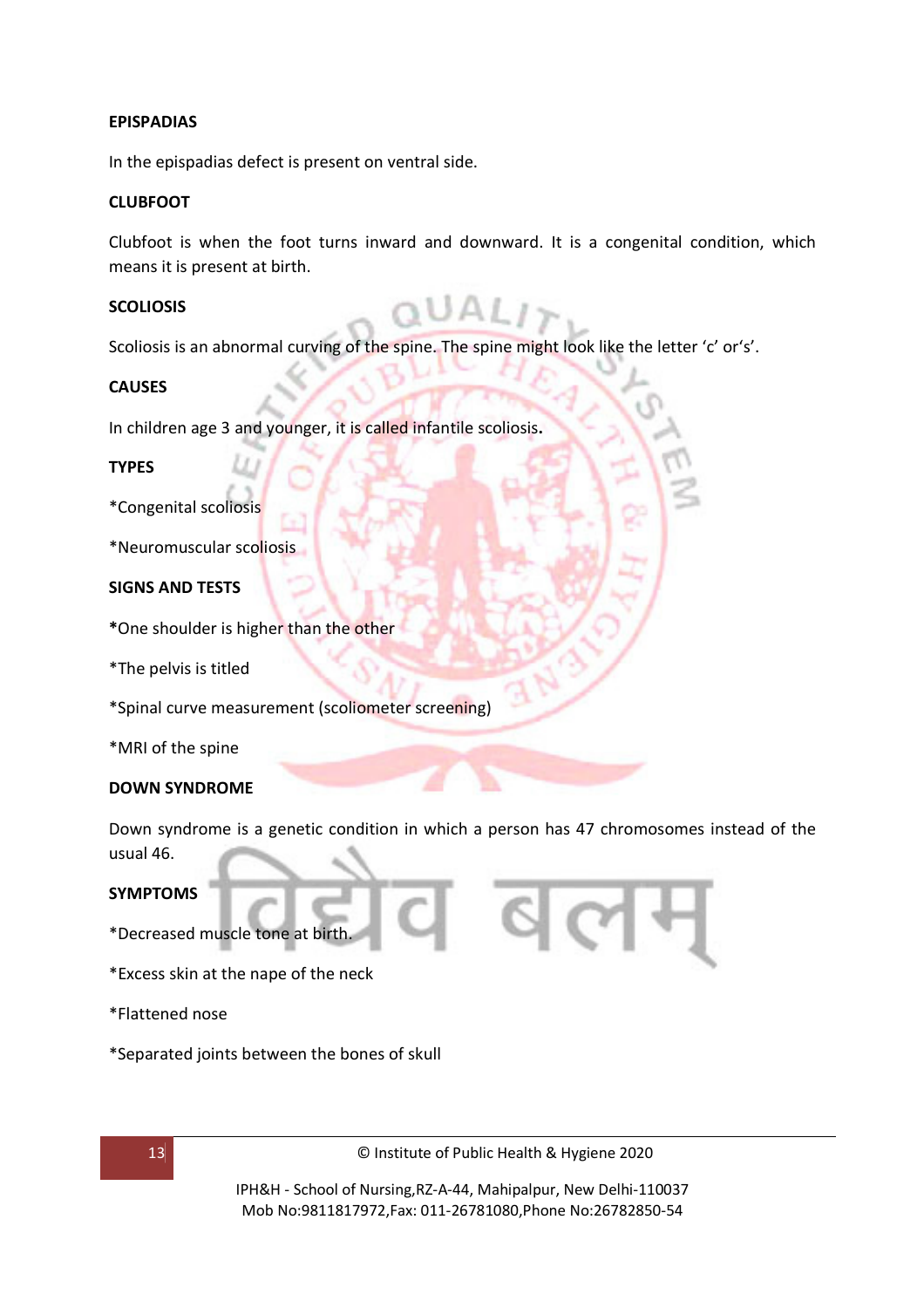\*Single crease in the palm of the hand

\*Small ear

\*Small ears

\*Upward slanting eyes

\*Wide, short hands with short fingers

\*White spots on the colored part of the eye

\*Physical development is often slower than normal

#### **DIANOSTIC TESTS**

\*Physical examination

\*A blood test that is chromosomes studies

\*ECG

\*X-ray of the chest and gastrointestinal

#### **TREATMENT**

A child born with a gastrointestinal blockage may need major surgery immediately after birth.

#### **PREVENTION OF CONGENITAL ANOMALIES**

**\***Genetic counseling is the true prevention measure of congenital anomalies.

\*Reducing and discouraging consanguineous marriage.

\*Avoiding late marriages of female and avoidance of pregnancy beyond the age of 35 years

\*Promotion of health of girl child and pre-pregnant status of the female by prevention of malnutrition, anemia, folic acid deficiency, iodine deficiency.

\*Encourage the immunization of all girls child by MMR

\*Immunization by anti-D gamma immunoglobulin to the Rh- negative mothers after abortion.

\*Elimination of active and passive smoking to tobacco by mothers.

\*Avoidance of drug intake without consulting the physician in the first trimester of pregnancy

\*Prevention of intrauterine infection and promote sexual hygiene.

14 © Institute of Public Health & Hygiene 2020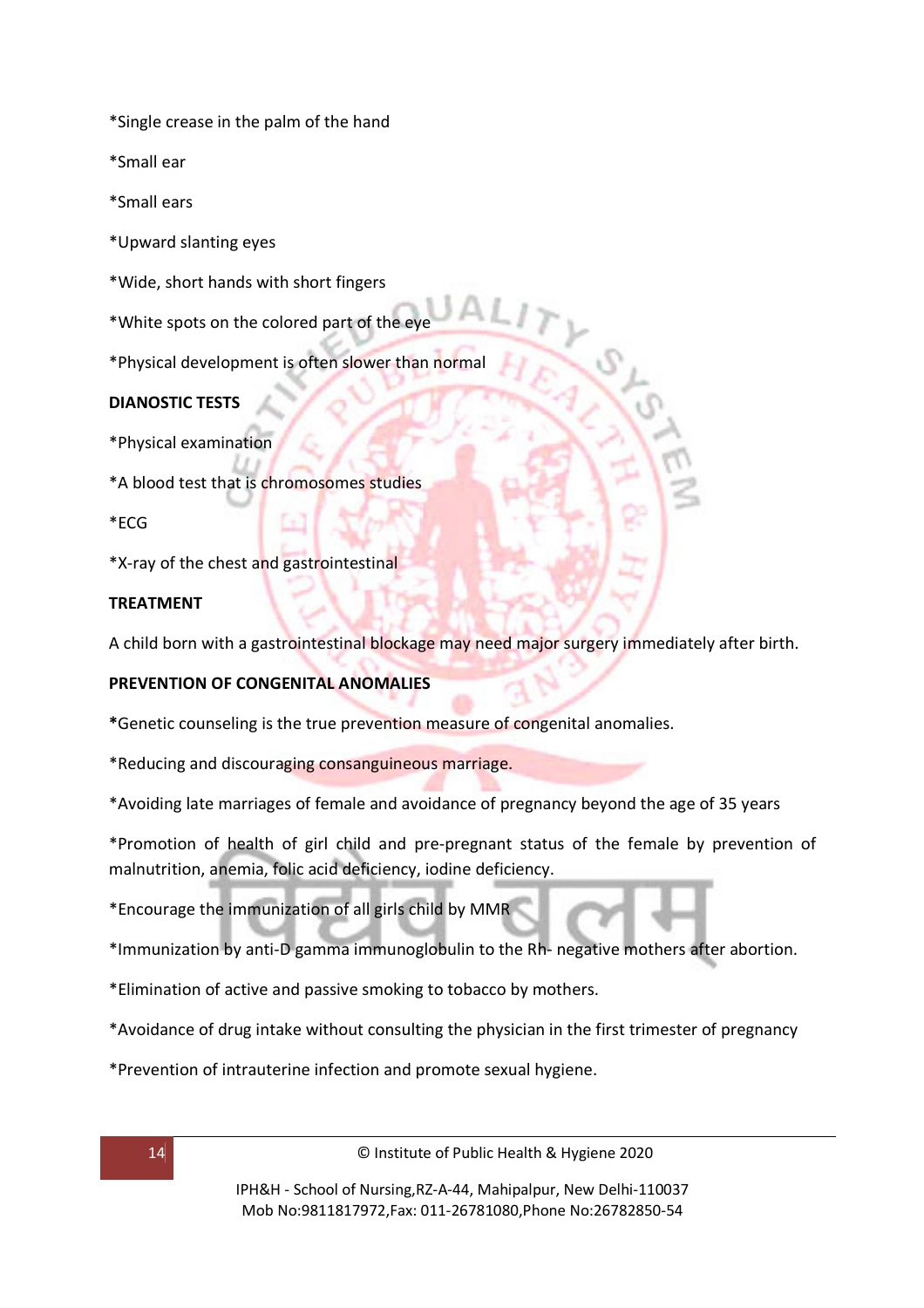#### **GENETIC COUNSELLING**

It is a problem solving approach or communication process in relation to genetic disorders and congenital anomalies in family. This process in helps in providing appropriate information and advice about the course of action in relation to occurrence or risk of occurrence or recurrence of genetic problems in a family.





15 © Institute of Public Health & Hygiene 2020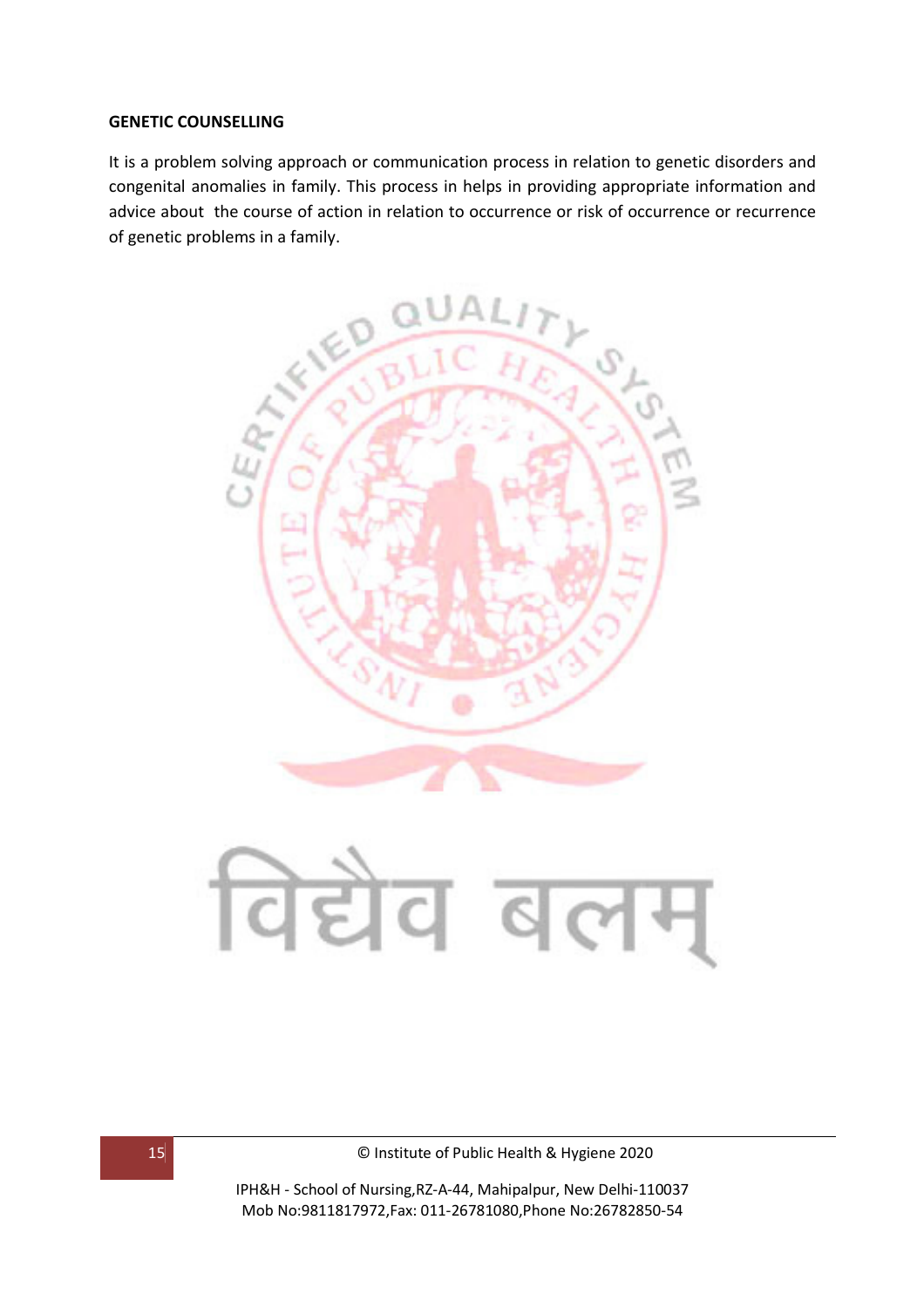#### **UNIT-2 FEEDING OF CHILD**

#### **BREAST FEEDING**

It is the feeding directly from the mother. Breast feeding should be started as soon as possible just after the delivery. Feeding helps to maintain normal metabolism and growth. It promotes maternal infants bonding and decrease the risk of hypoglycemia, hyperkalemia , dehydration.

#### **ADVANTAGES OF BREAST FEEDING**

#### **BENEFITS TO THE BABY**

- **\***Complete food, species specific
- \*Easily digested and well absorbed
- \*Protect the baby against infection
- \*Promote emotional bonding between mother and baby
- \*Promote better growth in baby

#### **BENEFITS TO MOTHER**

- \*Breast feeding help in involution of uterus
- \*Breast feeding act as natural contraceptive and delay pregnancy
- \*Lower risk of breast and ovarian cancer
- \*Decreases mother's work load

# **BENEFITS TO FAMILY AND SOCIETY**  \*Save money \*Promote family planning

- \*Decrease need for hospitalization
- \*Contribute to child survival

#### **ANATOMY AND PHYSIOLOGY**

16 © Institute of Public Health & Hygiene 2020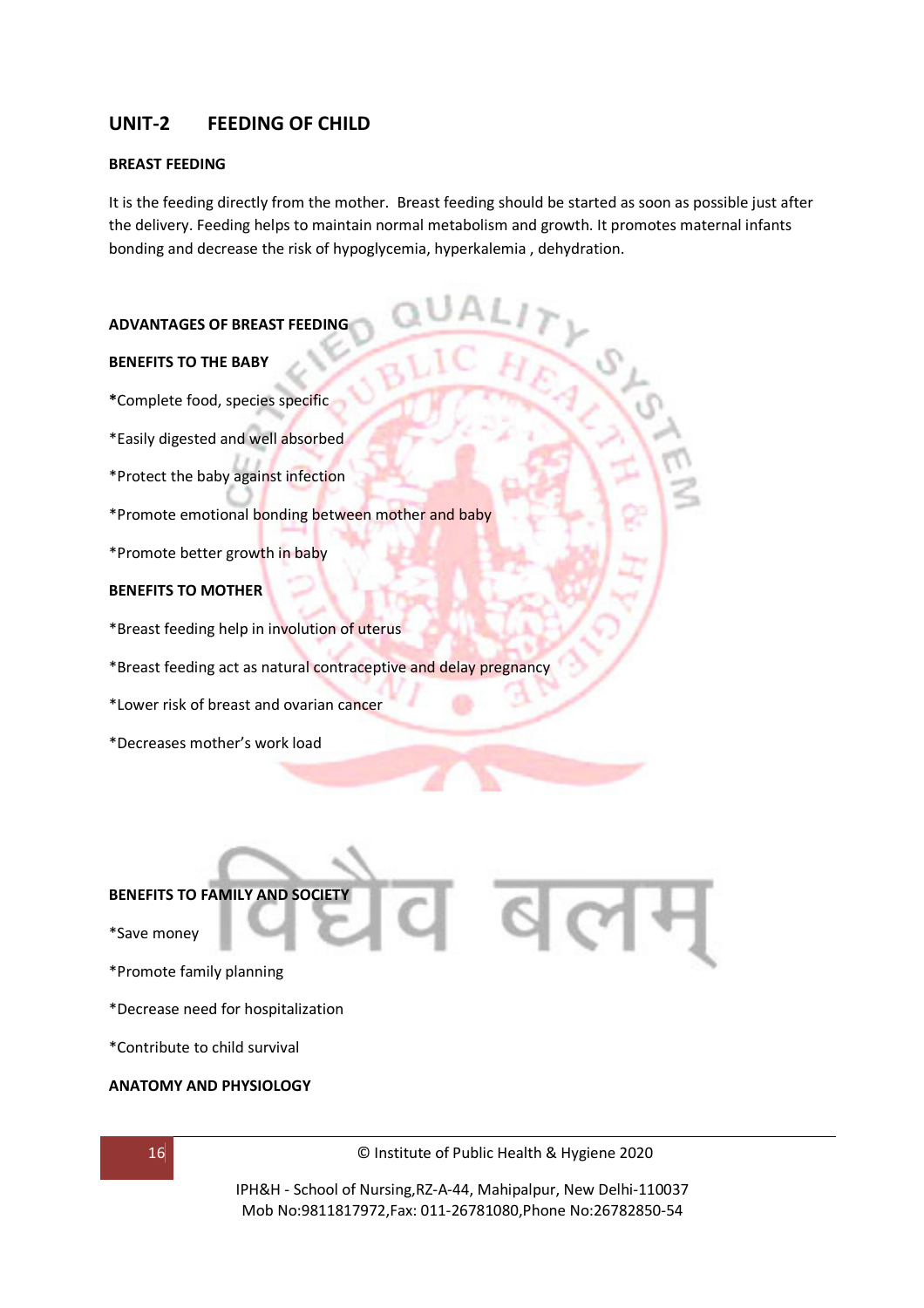The breast consists of glandular tissue and supporting tissue and fat. Milk is secreted by the glands and travels through tubules which drain into lactiferous sinuses. The sinuses which store small quantities of milk, lie below areola.

#### **MILK PRODUCTION AND SECRETION**

Milk is produced as result of interaction between hormones and reflexes . Two reflexes mediated by two different hormones, come into play during lactation.

#### **PROLACTIN REFLEX**

Prolactin is produced by anterior pituitary gland which is responsible for milk secretion by mammary gland cells. When the baby sucks, the nerve endings in the nipple carry message to anterior pituitary which in turn releases prolactin . this cycle from stimulation to secretion is called prolactin reflex.

#### **OXYTOCIN REFLEX**

Oxytocin is a hormone produced by posterior pituitary . It is responsible for contraction of myoepithelium around the gland leading to ejection of the milk from the glands into the lacteal sinuses and lacteal ducts. This reflex is affected by mother's emotion; a relaxed, confident attitude helps this milk ejection reflex.

#### **TYPES OF BRESAT MILK**

#### **COLOSTRUM**

It is the milk secreted during first week after delivery. it is yellow , thick and contain more antibody and white blood cells. It has higher protein content and is most suited for the need of the baby. It should never be discarded.

#### **TRANSITIONAL MILK**

It is the milk secreted during the following two weeks. The immunoglobulin and protein content decrease while the fat and sugar content increases.

#### **MATURE MILK**

It follows transitional milk. It is thinner and watery but contains all the nutrients essential for optimal growth of the baby.

#### **PRETERM MILK**

It is a type of milk of a mother who delivers prematurely. It contains higher quantities of proteins.

#### **FOR EMILK**



17 © Institute of Public Health & Hygiene 2020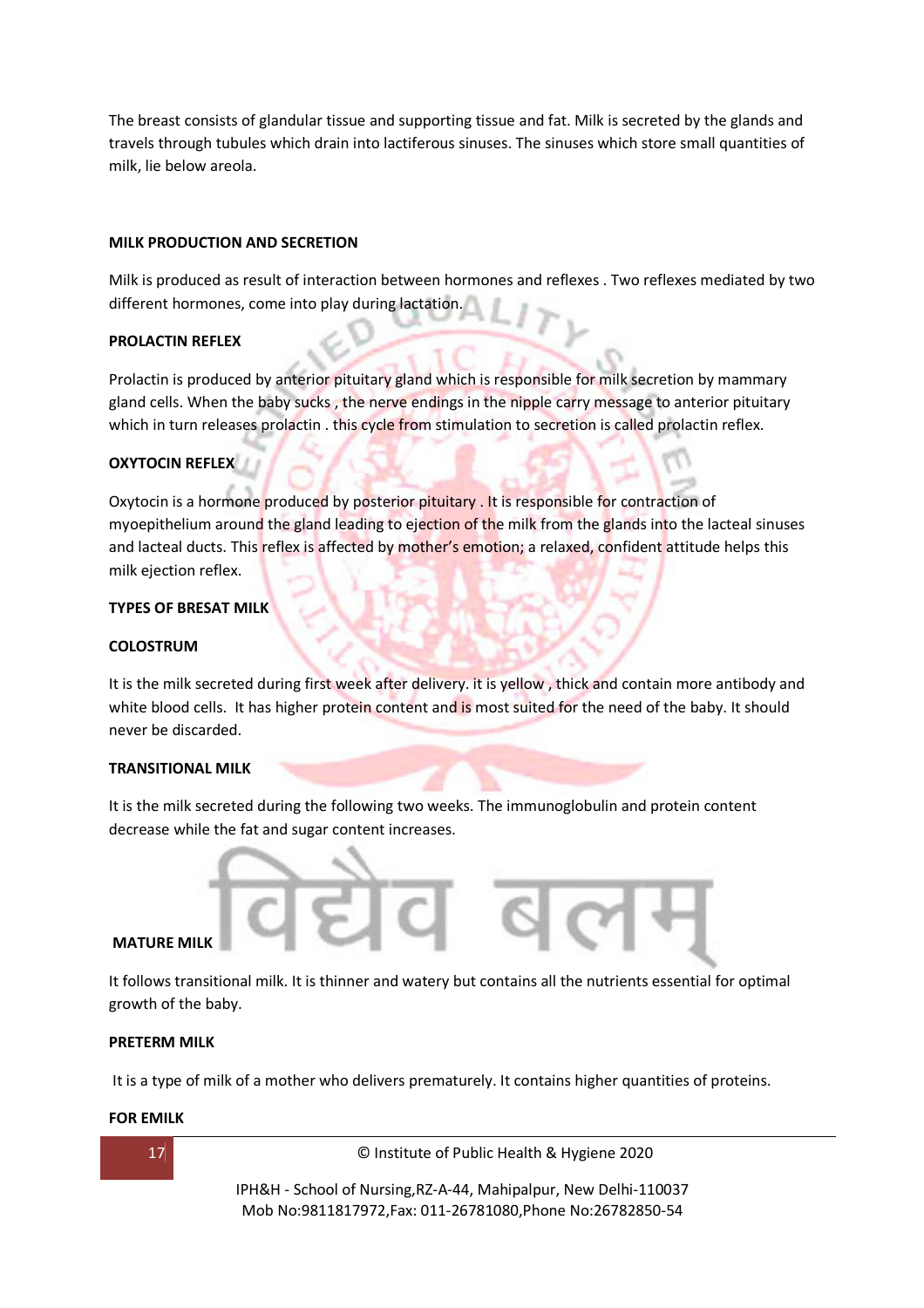It is secreted at the start of a feed. It is watery and rich in proteins, sugar, vitamins, minerals and water and satisfies the baby's thirst.

#### **HIND MILK**

It comes later towards the end of a feed and is richer in fat content and provides more energy and satisfies the baby's hunger. For optimum growth the baby needs both fore and hind milk.

#### **POSITIONING AND ATTACHMENT**

\*Supporting whole of baby's body.

\*Ensure baby's head , neck and back are in same plane .

\*Entire baby's body should face mother.

\*Baby's abdomen touches mother's abdomen.

#### **ATTACHMENT OF BABY ON MOTHER'S BREAST**

#### **SIGNS OF GOOD ATTACHMENT**

**\***Baby's mouth wide open

\*Lower lip turned outward

\*Baby's chin touches mother's breast

\*Majority of areola inside baby's mouth.

#### **POOR ATTACHMENT RESULT IN**

\*Pain or damage to nipple or sore nipple.

\*Lack of breast feeding leads to breast engorgement.

\*Breast produces less milk resulting in a frustrated baby and refusal to suck. This leads to poor weight gain.

# ľ

#### **PROBLEMS IN BREASTFEEDING**

- **\***Inverted/ flat nipples
- \* Sore nipples
- \*Breast engorgement



18 © Institute of Public Health & Hygiene 2020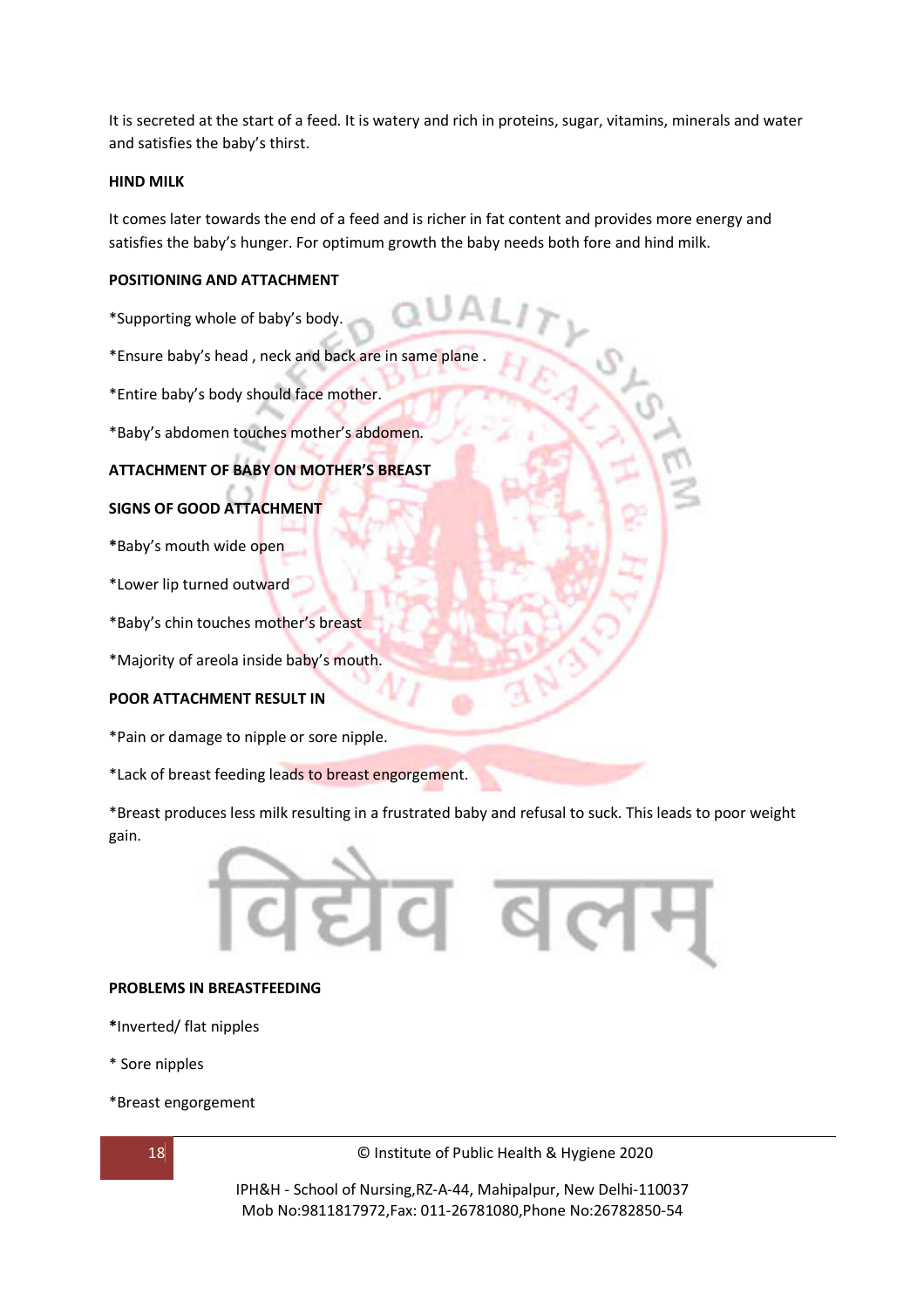#### \*Breast abscess

#### **CONTRAINDICATIONS TO BREASTFEEDING**

**\***HIV infection

\*Mother on antimetabolic / anticancer radioactive drug

#### **Complementary feeding / supplementary feeding / weaning**

#### **DEFINITION**

It is the process of gradual and progressive transfer of the baby from the breast feeding to the usual family diet.

#### **QUALITIES OF COMPLEMENTARY FOODS**

\*Liquid at staring then semisolid and solid foods to be introduced gradually.

\*Clean, fresh and hygienic, so that no infections can occur.

\*Easy digestible, easily acceptable and palatable for the infants.

#### **ARTIFICAL FEEDING**

Artificial feeding means to feed the child other than breast milk. It involves the milk substitute in the form of liquid milk such as cows milk, buffaloes milk.

#### **INDICATION OF ARTIFICAL FEEDING**

- **\***Death of a mother
- \*Absence of mother
- \*Prolonged maternal illness
- \*Complete failure of breast milk production.
- \*Unavailability of surrogate mother**.**

#### **PRINCIPLES OF ARTIFICAL FEEDING**

- **\***To provide adequate nutrition to infant.
- \*Be free from contaminants
- \* It should be economical

19 © Institute of Public Health & Hygiene 2020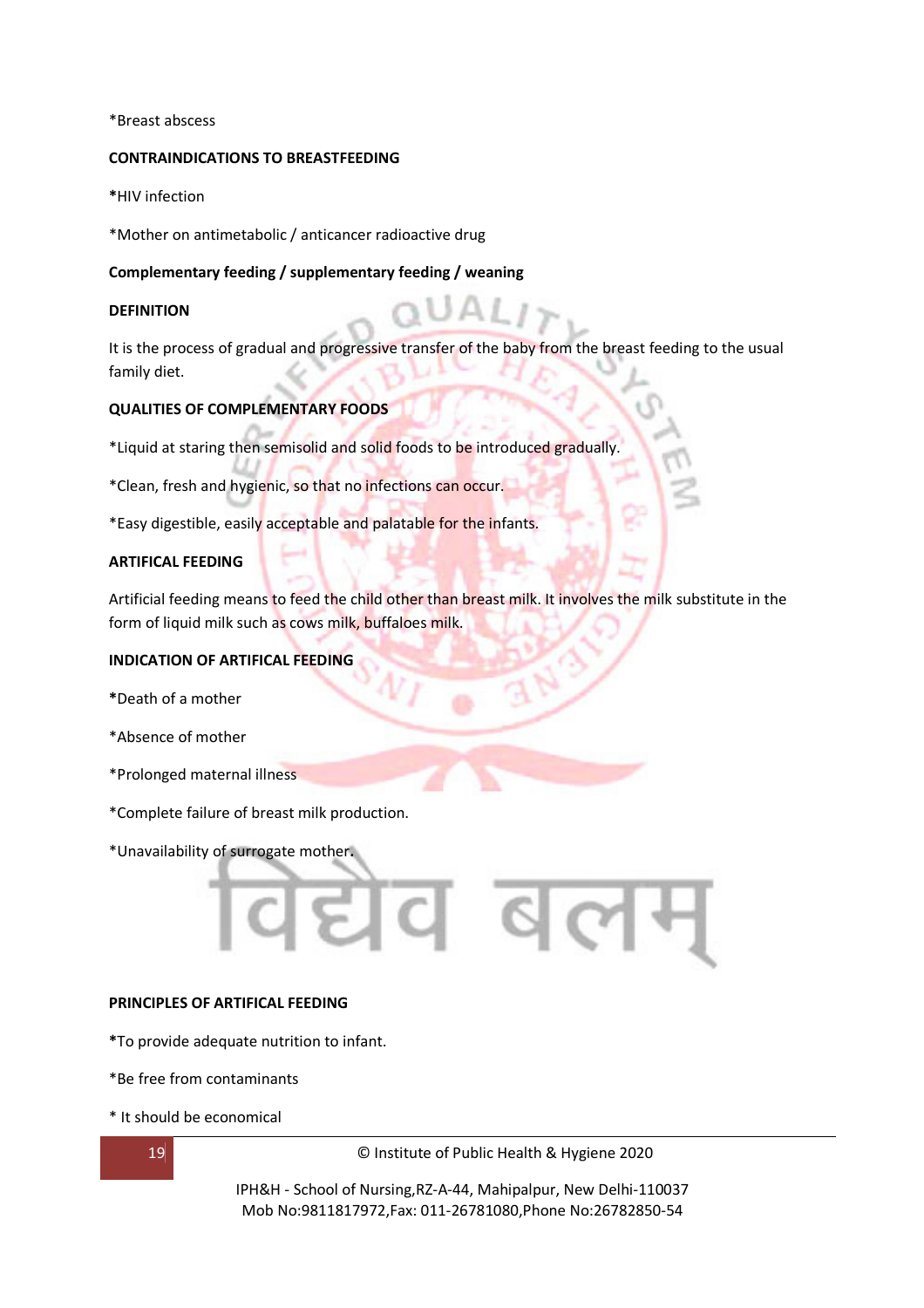\*It should be according to the needs of the child

#### **HIV and infant feeding**

#### **Factors that may decrease the risk of HIV transmission through breastfeeding include:**

**\***Shorter duration of breastfeeding

- \*Exclusive breastfeeding in the early months.
- \* Preventive and treatment of breast problems.
- \*Prevention of HIV-infection during breastfeeding
- \*Early treatment of sores or thrush in the mouth of the infant

The risk of HIV-infection has to be compared with the risk of morbidity and mortality due to not breastfeeding.

#### **BABY FRIENDLY HOSPITAL INITIATIVE**

Baby friendly hospital initiative (BFHI) was launched in 1992 in India, as a part of "Innocent declaration" on breast feeding.

#### **CODE OF PRACTICE OF WHO/UNICEF**

**\***Have a written breastfeeding policy that is routinely communicated to all health care staff.

- \*Train all health care staff in skills necessary to implement this policy.
- \* Educate mothers regarding the importance of breastfeeding
- \*Help mothers to initiate breastfeeding within half an hour of birth.
- \* Demonstrate mother about the technique of breastfeeding

\*Foster the establishment of breastfeeding support groups and refer mothers to them on discharge from the hospital or clinic.

\*Practice rooming in. allow mothers and infants to remain together 24 hours a day.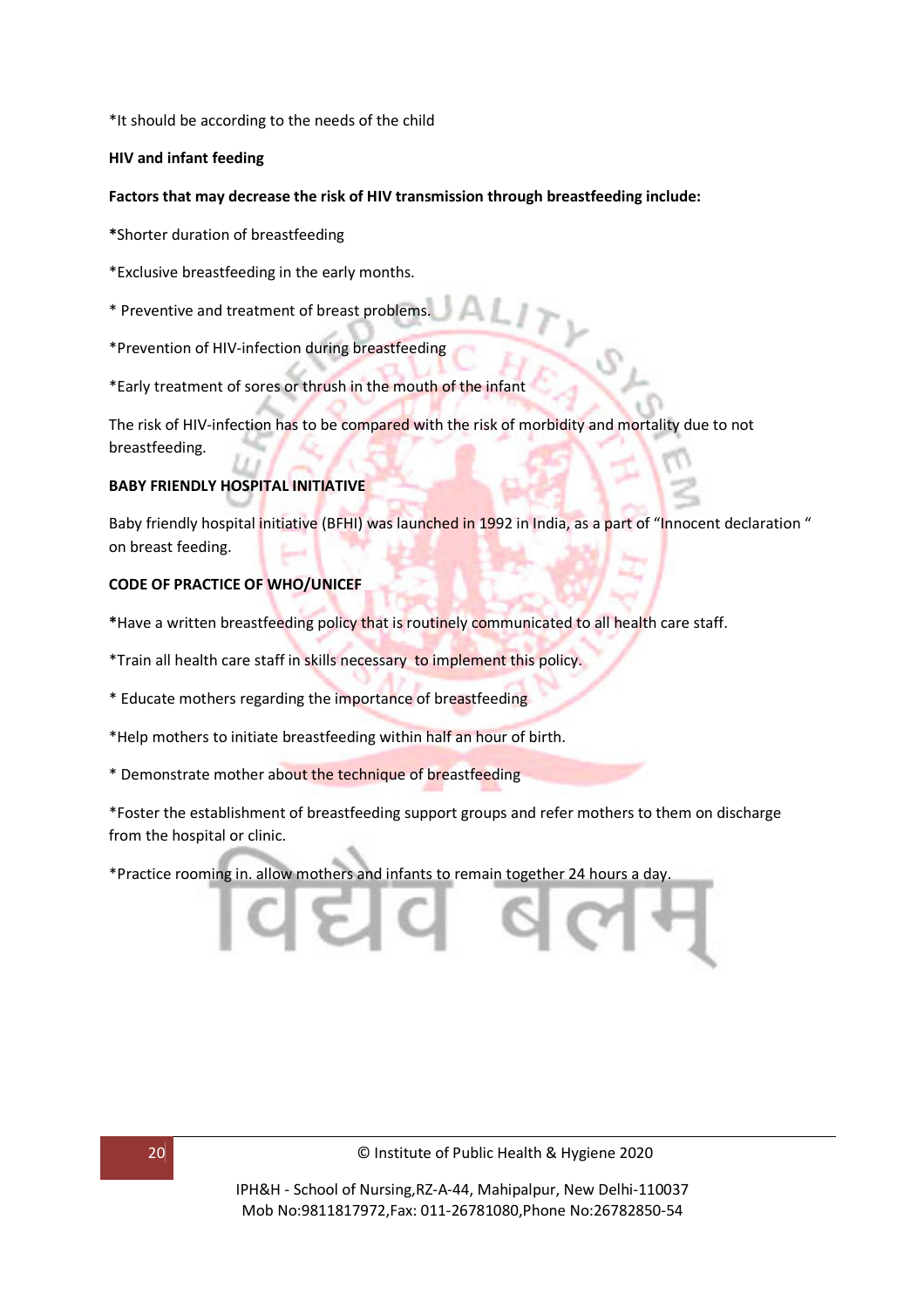#### **UNIT-3 RIGHTS OF CHILD**

#### **Rights of the child**

**\***Right to develop in an atmosphere of affection and security and wherever possible in the care under the responsibility of his /her parents.

\*Right to enjoy the benefits of social security.

- \*Right to free education
- \*Right to full opportunity for play and recreation.
- \*Right to special care if handicapped.
- \*Right to home and nationality
- \*Right to be brought up in the spirit of understanding, tolerance
- \*Right to affection and love

#### **PREVENTION OF CHILD LABOUR**

LEGISLATION

Fundamental rights and the directive principles of state policy , lays down that:

\*No child below the age of 14 years shall be employed to work in any factory or mine or engaged in any other hazardous employment.

\*The state shall provide free and compulsory education to all children of the age 6-14 years

\*The state shall direct its policy towards securing that the health ad strength of workers, men and women.

#### **\*THE CHILD LABOUR (PROHIBITION AND REGULATION) ACT 1986**

\*The act prohibition the employment of children below the age of 14 years in 16 occupations and 65 processes that is hazardous to the children's live and health.

#### **THE FACTORIES ACT, 1948**

21 © Institute of Public Health & Hygiene 2020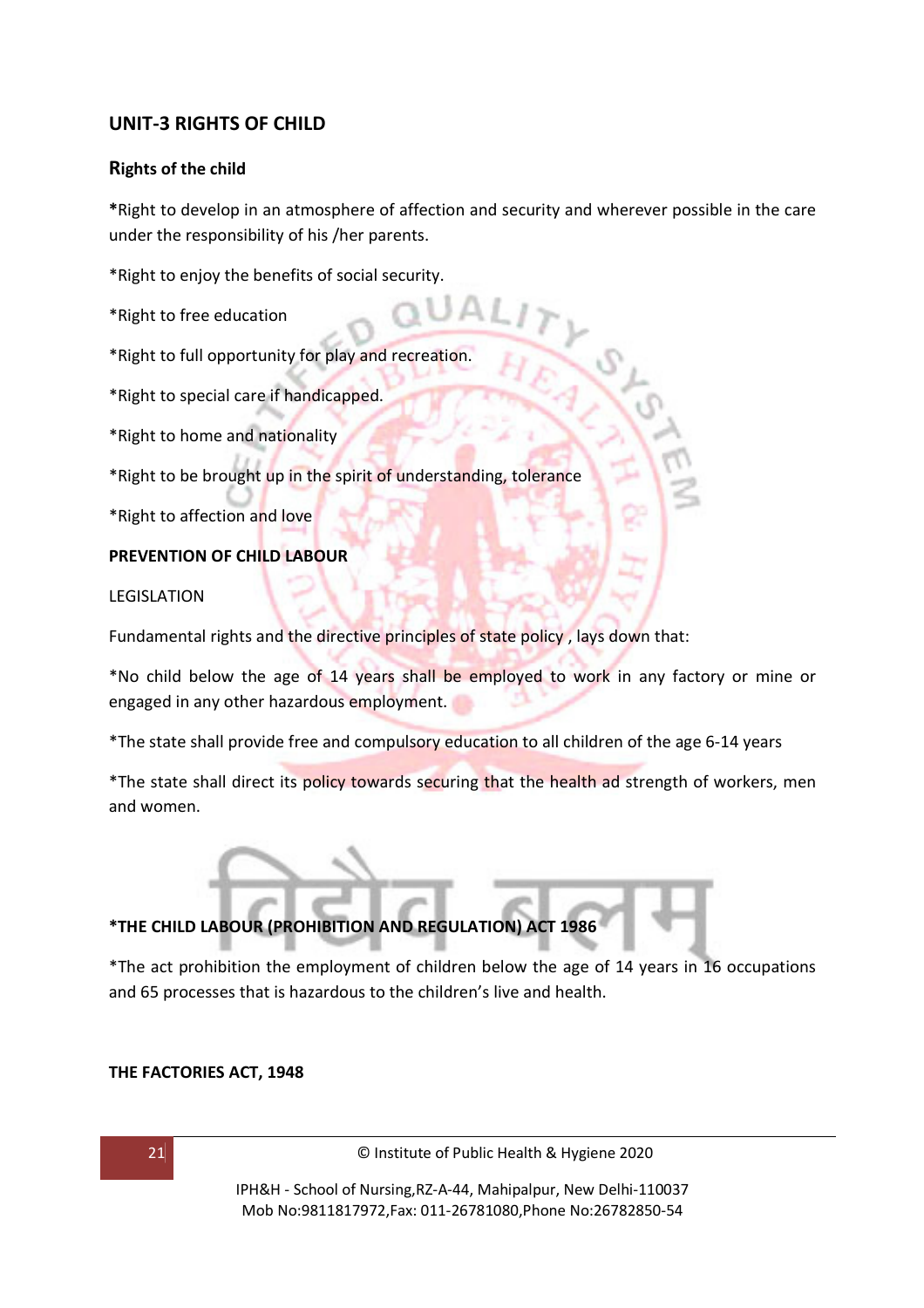The act prohibition the employment of children below the age of 14 years. An adolescent aged between 15- 18 years can be employed

#### **THE JUVENILE JUSTICE (CARE AND PROTECTION) OF CHILDREN ACT, 2000**

This act was last amended in 2002 in conformity with the UN convention on the rights of the child covers young persons below 18 years of age .

#### **PREVENTIVE MEASURES FOR CHILD LABOUR**

**\***Making children to understand their rights and the importance of education.

- \*Stopping children from working in dangerous places.
- \*Motivate children to go to school or trained
- \*Ensure that working children are not hurt by their employees.
- **\***Raise awareness about the dangers of child labour in community
- \*Child is encouraged to stop the silence.
- \*Demand protection from abuse and violence in orphans and reformatory homes.
- \*Have discussion at school

#### **CHILD ABUSE**

- \*Physical Abuse
- \*Educational Abuse
- \*Emotional Abuse

\*Sexual Abuse

#### **MANAGEMENT OF CHILD ABUSE**

\*Increasing awareness regarding rights of children.

\*Strict punishment to person abusing children

22 © Institute of Public Health & Hygiene 2020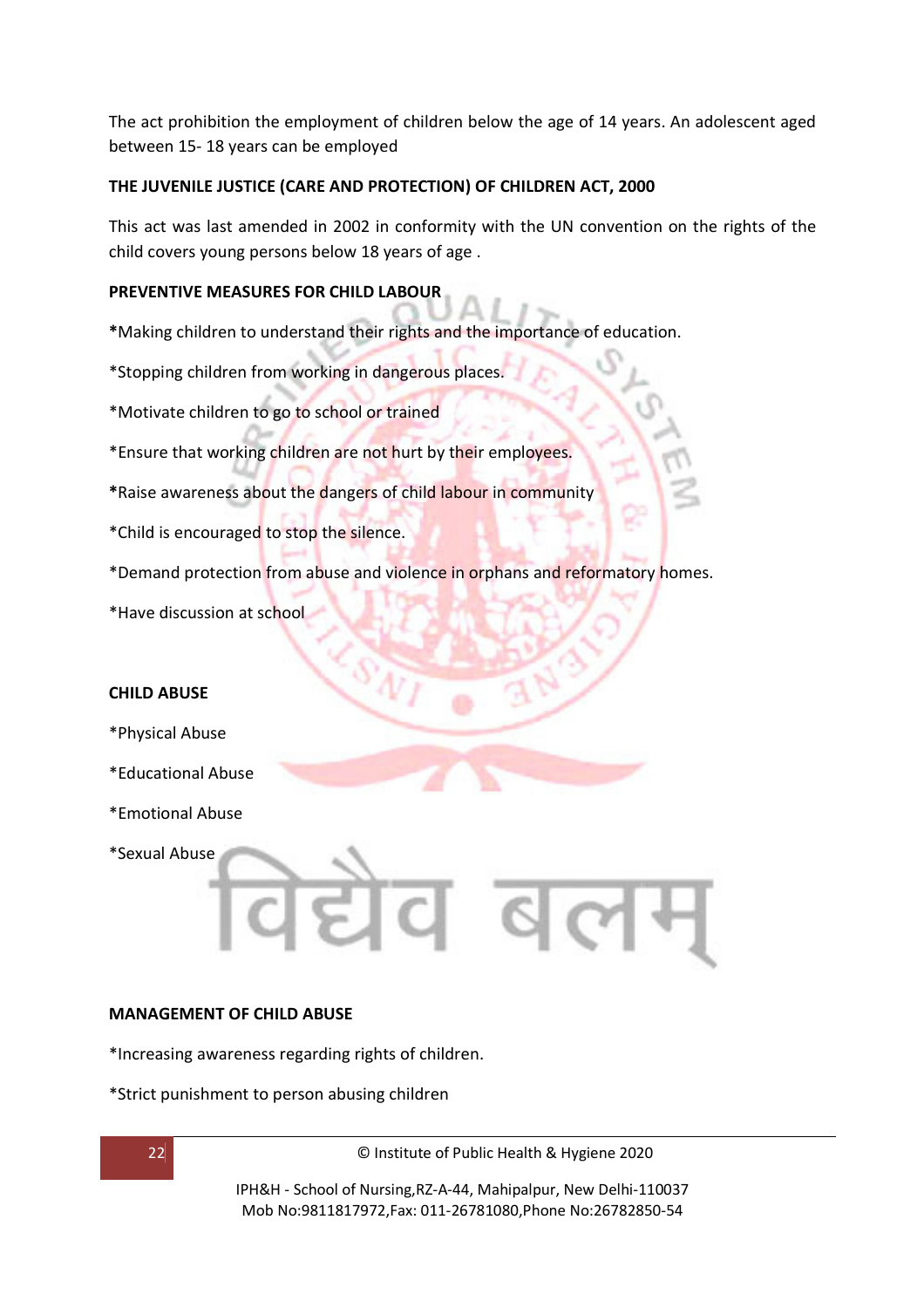\*Counseling services

- \*Assistance in financial matters
- \*Education in schools regarding rights of the children

\*Legal assistance for abused and neglected children and juvenile delinquents

#### **FEMALE FOETICIDE**

Female infanticide in the India has a history spanning centuries. The dowry system has been cited as one of the main reason for female infanticide and sex- selective abortion as many families who live in poverty cannot afford to raise the funds for a suitable dowry.

The dowry system was abolished in 1961 in 1991 financial incentives began and in 1992 the baby cradle scheme was launched.

India passed its first abortion – related law, the so called medical termination of pregnancy act of 1971.

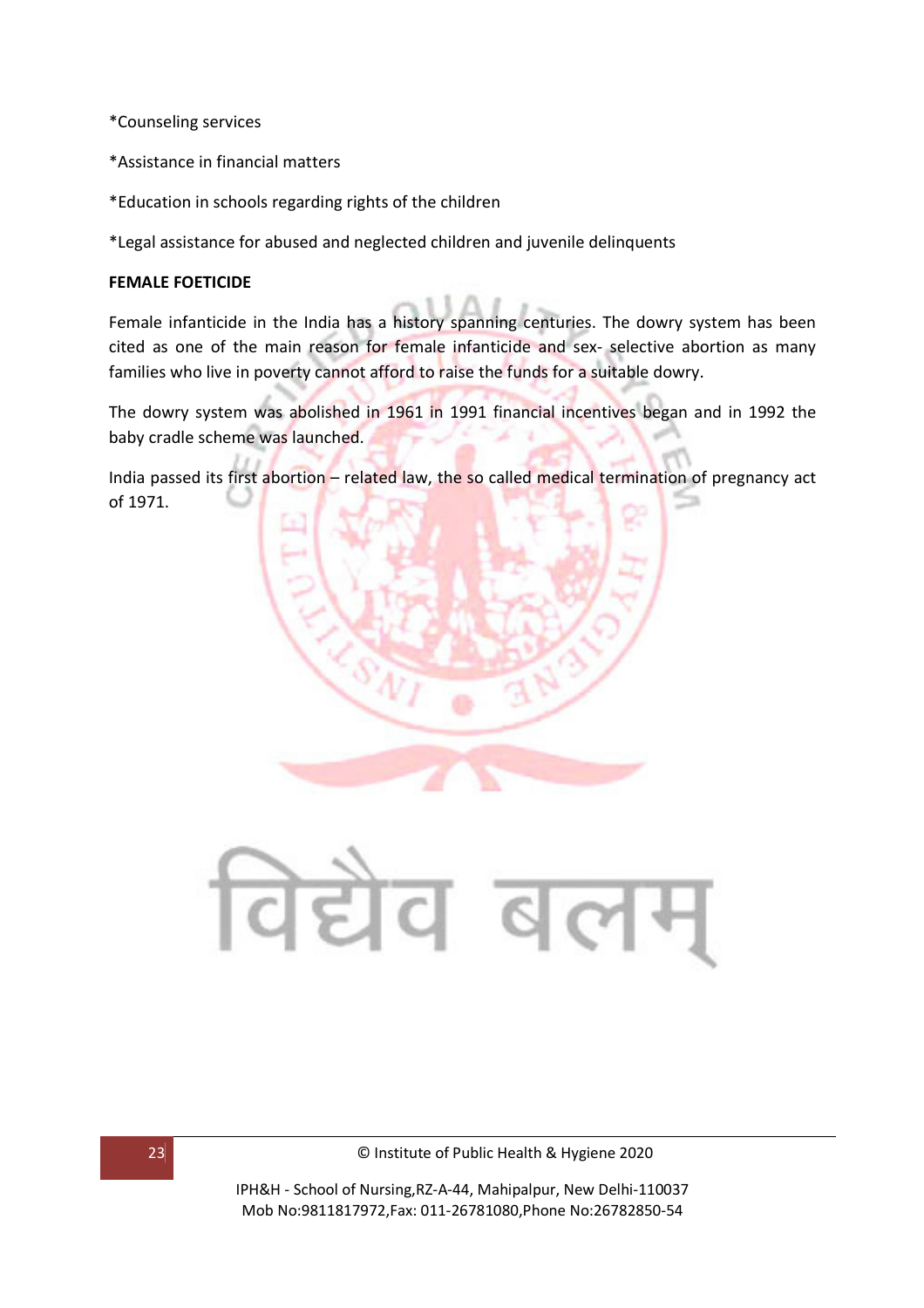#### **UNIT-4 CARE OF THE SICK CHILD**

#### **ACUTE RESPIRATORY TRACT INFECTION**

Acute respiratory tract infections are acute infections of any part of the respiratory tract and related structures including paransal sinuses, middle ear and pleural cavity**.** 

#### **CLASSIFICATION**

#### **Depending upon the site if infection of respiratory tract.**

- **\***Acute upper respiratory infections
- \*Acute lower respiratory infections**.**

#### **Depending upon the anatomical involvement of lung**

- **\***Bronchopneumonia
- \*lobar pneumonia
- \*Pneumonitis or interstitial pneumonia

#### **CAUSATIVE AGENTS OF ARTI**

- **\*Bacterial:** pneumococcus, Staphylococcus, Streptococcus
- **\*Viral: Influenza,** measles
- **\*Mycoplasma:** Mycoplasma pneumonia
- **\*Fungal**: Candidiasis, histoplamosis

#### **CLINICAL MANIFESTATION**

- **\***Fever
- \* Dry cough
- \* wheezing
- \*cough becomes productive after 5 days
- \*Tachypnea
- \*Air hunger
- \* Flaring of alae nasi



24 © Institute of Public Health & Hygiene 2020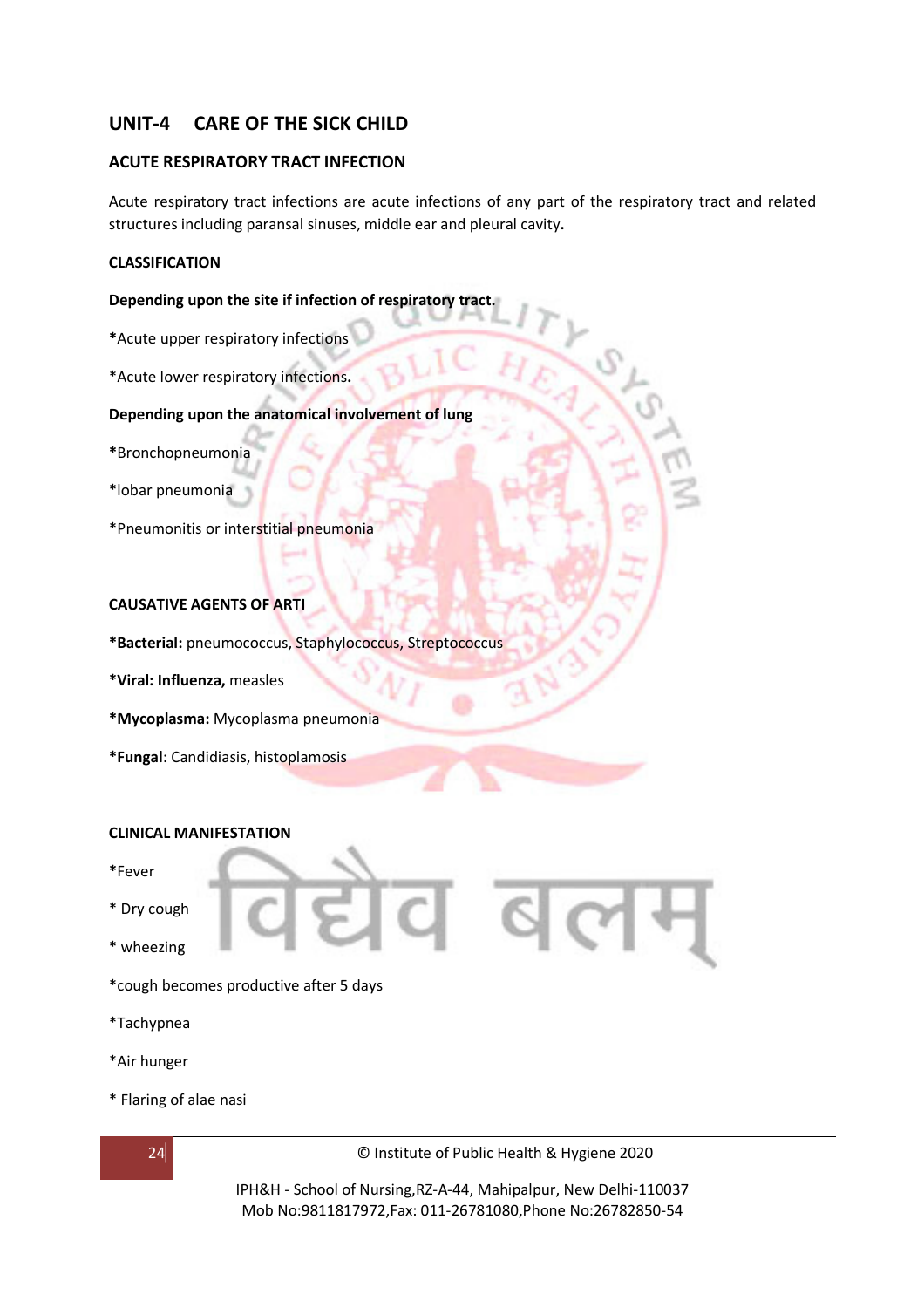#### **DIAGNOSTIC MEASURES**

- **\***History taking
- \*Auscultation of chest sound
- \* Blood for TLC,
- \*DLC, ESR and chest X-ray can be done

#### **COMPLICATIONS**

- **\***Otitis media
- \*chronic sinusitis
- \*pericarditis
- \*congestive cardiac failure

\*respiratory failure

#### **MANAGEMENT**

**\*Child with 'no pneumonia'** – It can be treated at home remedies for symptomatic treatment

\***Child with 'pneumonia'-** This type of patient can be treated in outpatient department with oral antibiotics.

\***Child with 'severe pneumonia'-** This kind of patient should be hospitalized urgently and requires parenteral antibiotic with symptomatic treatment.

\***Child with 'very severe pneumonia'**-This kind of patient needs immediate hospitalization and to be treated with parenteral antibiotics, oxygen therapy, antipyretics , bronchodilators and other supportive care.

#### **DIARRHOEA**

**DEFINITION:** Diarrhoea is defined as the passage of loose liquid or watery stools, more than three times per day.

25 © Institute of Public Health & Hygiene 2020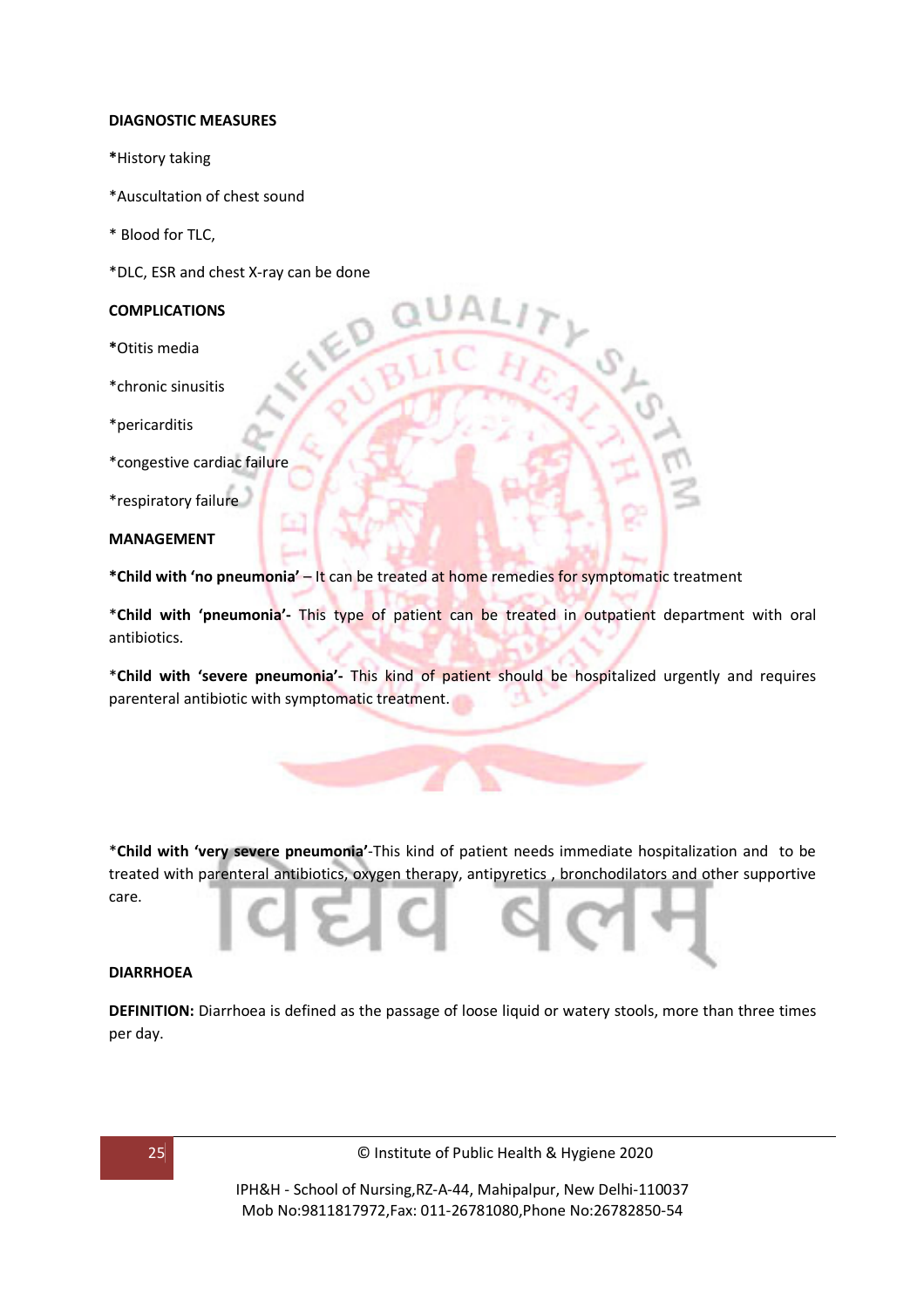**ACUTE DIARRHOEA:** It is an attack of loose motion with sudden onset which usually lasts 3-7 days but may last up to 10-14 days**.** 

**CHRONIC DIARRHOEA:** It is defined when the loose motion is occurring for 3 weeks or more. It is usually related to underlying organic disease with or without malabsorption**.** 

#### **AGENT FACTORS**

**Viruses:** Rotavirus, adenovirus, enterovirus

**Bacterial:** Campylobacter jejuni, E.coli, shigella

**Parasities:** E. histolytica, G. Lamblia

#### **OTHER CAUSES**

**\***Malnutrition

\*Worm infestation

\*Indigestible food

#### **CLINICAL MANIFESTATION**

- **\***Dry tongue
- \* Tachypnea
- \*tachycardia
- \*increase thirst
- \*lethargic
- \*sunken eye



- **DIAGNOSIS**
- **\***Physical examination
- \*stool examination

\*Blood examination

#### **MANAGEMENT**

#### **\*REHYDRATION THERAPY**



26 © Institute of Public Health & Hygiene 2020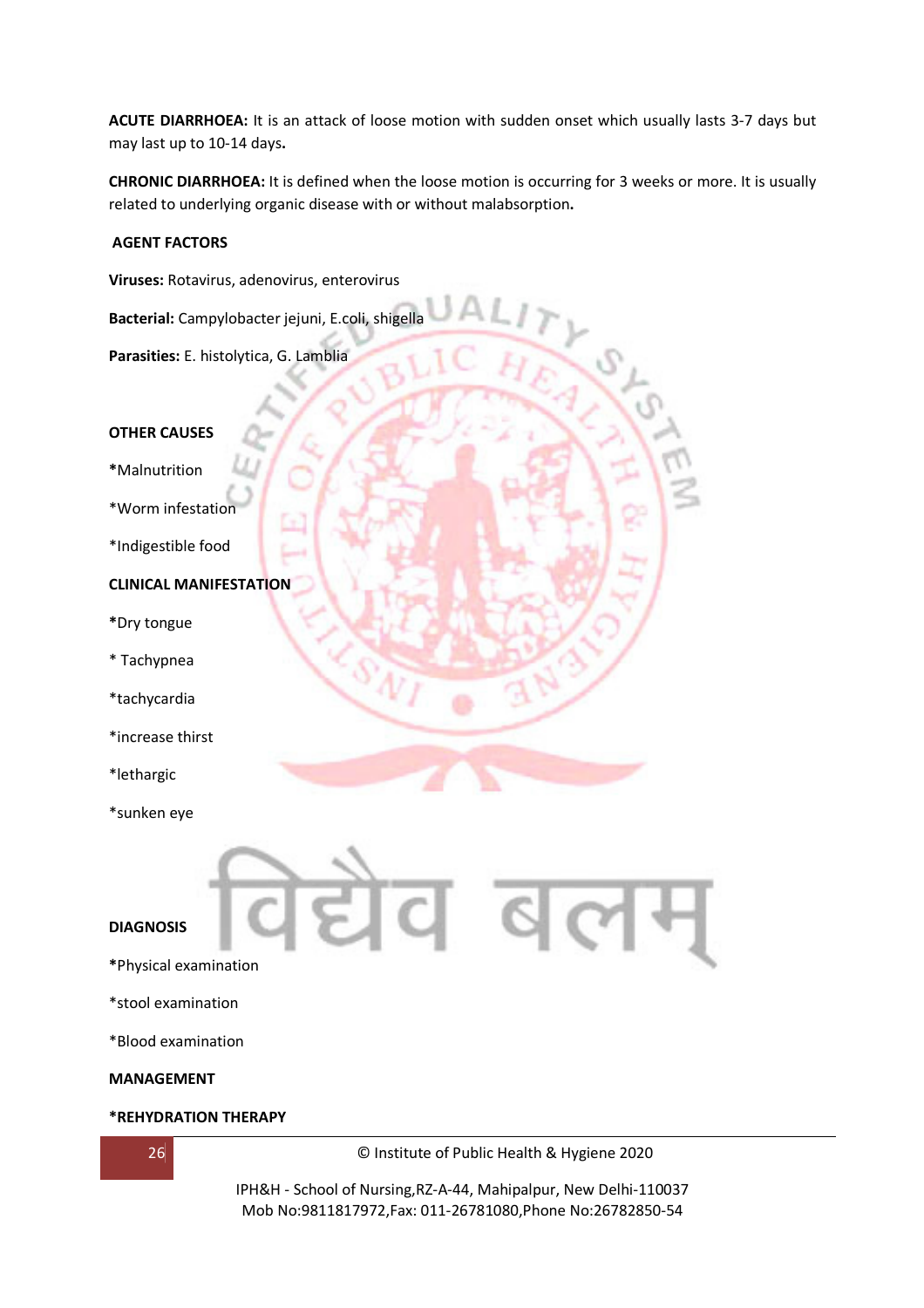The management of diarrhoea in a vast majority of children is best done with ORS(oral rehydration salts) solutions and continued breast feeding .

ORT is beneficial in three stages of diarrhoeal disease:

- \*Prevention of dehydration
- \*Rehydration of the dehydrated child
- \*Maintenance of hydration after severely dehydrated patient has been rehydrated with I/v fluid therapy
- \*Approximate amount of ORS Solution to be given in the first 4 hours are as following
	- -Age less than 4 months or weight less than 5kg (200-400ml)
	- -Age 4-11 months or weight 5-7.9kg (400-600ml)
	- -Age 12-23 months or weight 8-10.9kg (600-800ml)

#### **SYMPTOMATIC MANAGEMENT**

- **\***drug therapy
- \*Dietary management

#### **PREVENTIVE MEASURES**

- **\***Improvement of food hygiene
- **\***Personal hygiene
- \* Environmental hygiene
- \*Safe water
- \*Adequate sewage disposal
- \*Hand washing practices
- \*Clean utensil

#### **EAR INFECTION**

Otitis media is inflammation of the middle ear or middle ear infections.

Common causative organisms are streptococcus pneumonia and haemophilus influenza



27 © Institute of Public Health & Hygiene 2020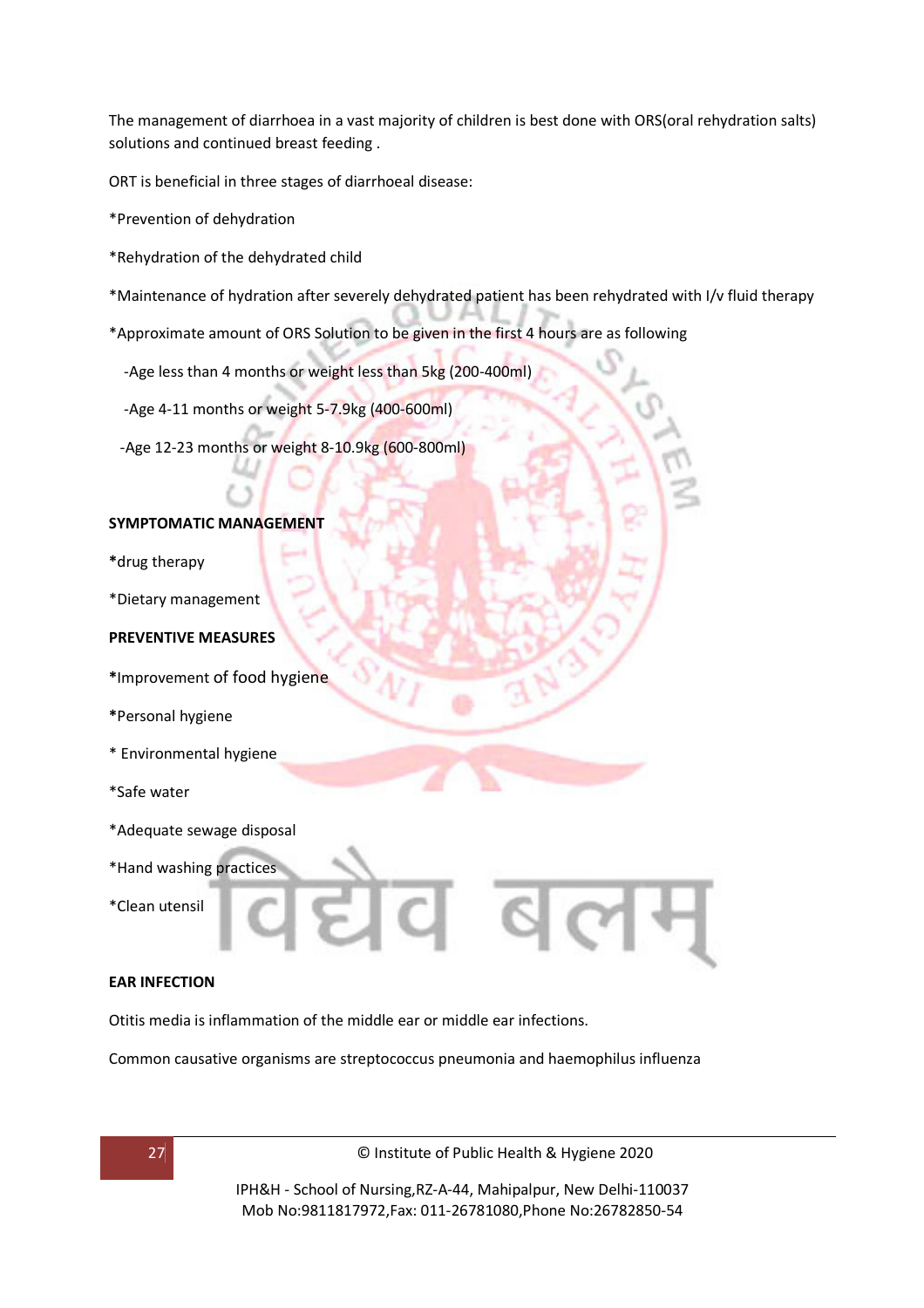#### **CLINICAL MANIFESTATION**

- \*Pain in affected ear
- \*Discomfort and irritability
- \*Restlessness and continuous crying
- \*Fever
- \*Parenteral diarrhoea , vomiting
- \*Discharge and hearing impairment

#### **DIAGNOSIS**

- \*Culture and sensitivity test
- \*Tympanogram

#### **MANAGEMENT**

\*Antibiotic therapy (amoxicillin, erythromycin)

\*Other measure includes symptomatic treatment with analgesics, antipyretics, decongestants and local heat application.

\*Aspiration of middle ear (Tympanocentesis)

#### **TONSILLITIS**

Tonsillitis is inflammation of the tonsils. Most commonly caused by viral or bacterial infection. Symptoms may include sore throat and fever.

#### **COMMON SIGN AND SYMPTOMS**

\*Sore throat

\*Red and swollen tonsils



28 © Institute of Public Health & Hygiene 2020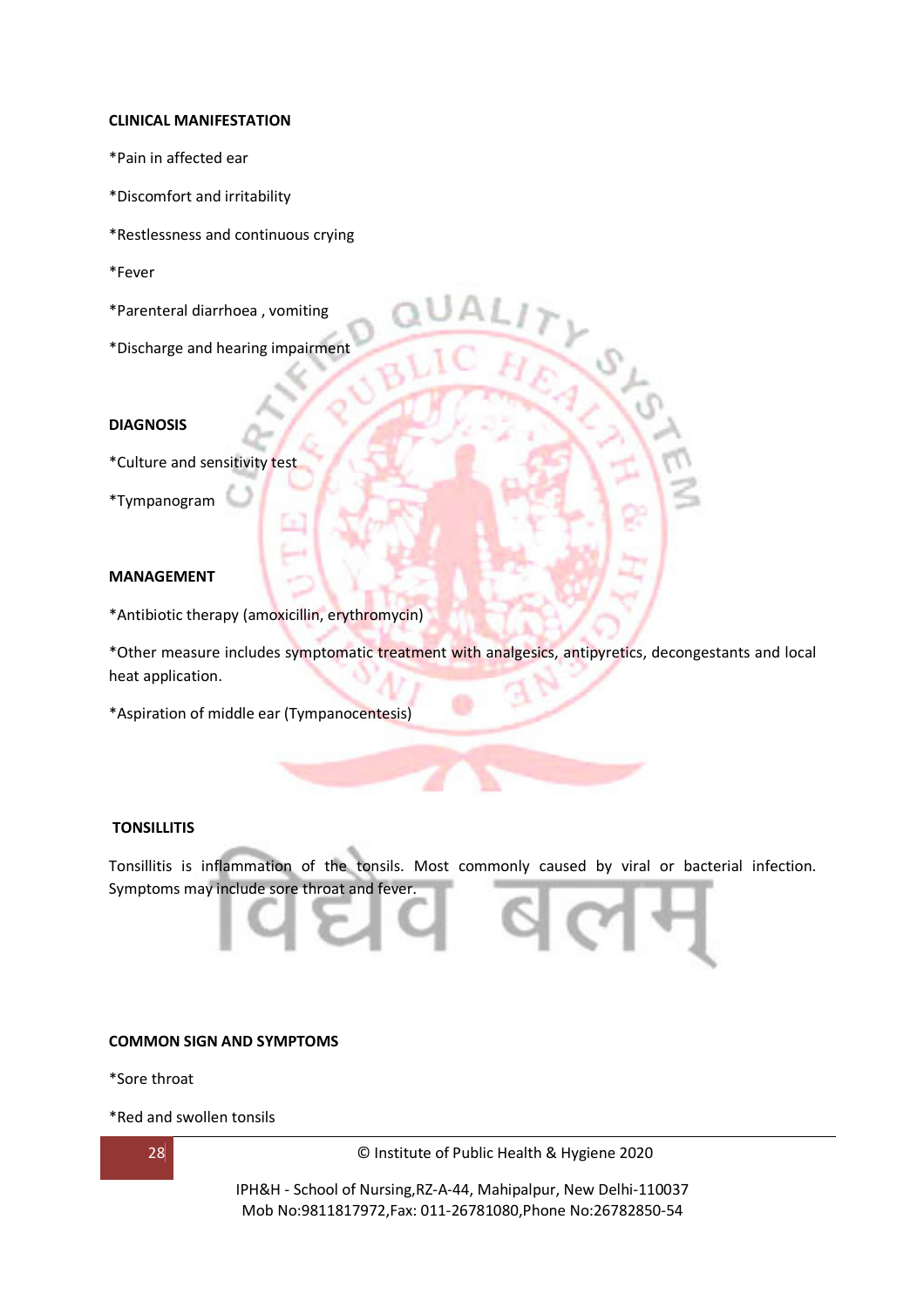\*Pain when swallowing

- \*High temperature
- \*Coughing
- \*Headache
- \* White pus- filled spots on the tonsils

#### **CAUSES**

Adenovirus, rhinovirus

#### **DIAGNOSIS**

Culture of samples obtained by swabbing both tonsillar surfaces

 $\ll$ 

#### **TREATMENT**

\*Pain relief, anti- inflammatory, antipyretic medications

\*Sore throat relief (warm salt water gargle, lozenges)

\*Chronic cases may be treated with tonsillectomy

#### **MUMPS**

Mumps is a highly contagious infections spread by a paramyxovirus characterized by painful swelling of salivary glands.

#### **SYMPTOMS**

\*Swelling

\*Pain and discomfort from the swelling, fever, headache, feeling, sick, dry mouth

#### **DIAGNOSIS**

\*Diagnosis can be made from the symptoms a patient has, especially the swollen glands.

\*Blood, urine or cerebrospinal fluid

#### **TREATMENT FOR MUMPS**



29 © Institute of Public Health & Hygiene 2020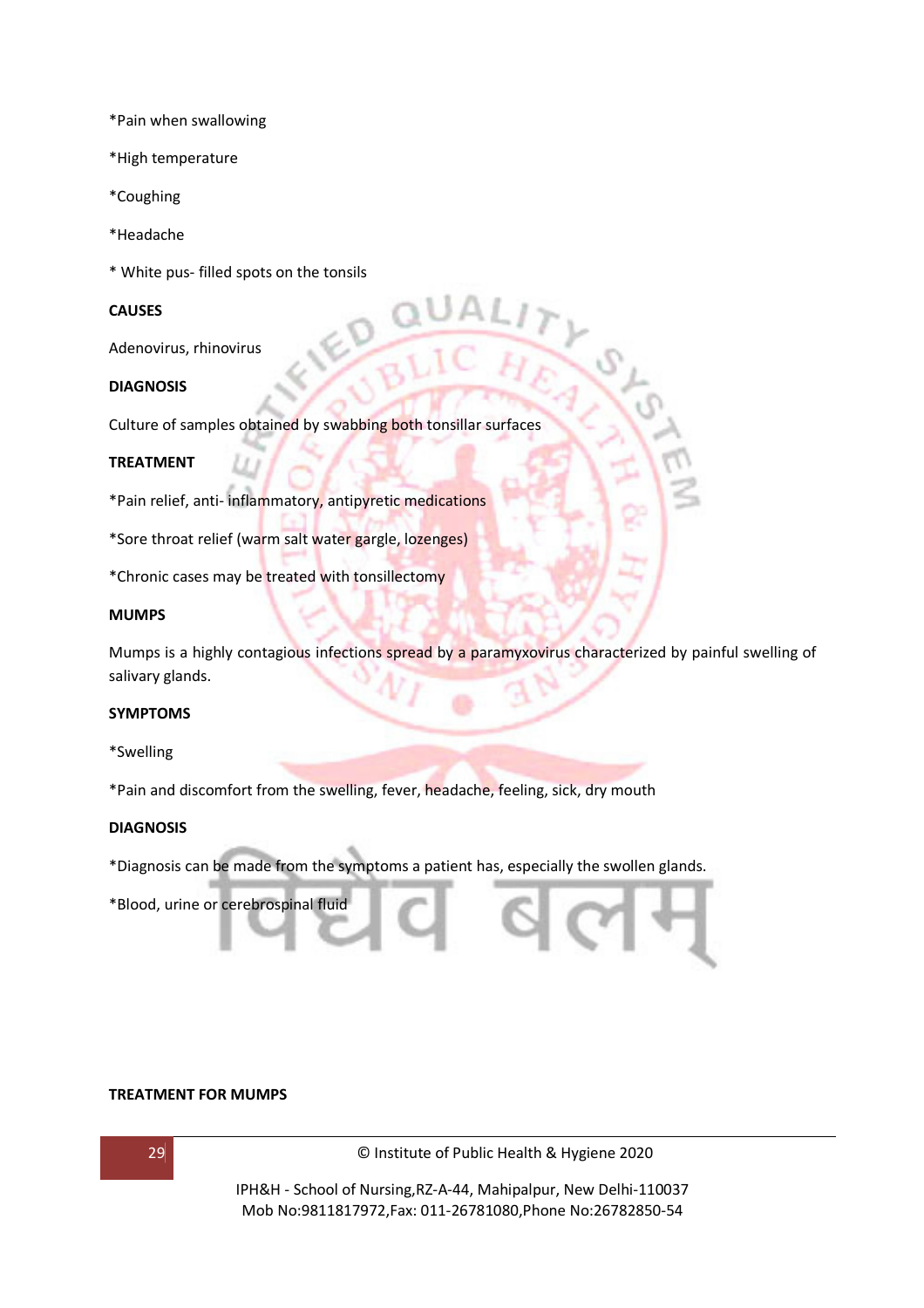\*Isolate the child

\*Administer aspirin to relieve pain and PCM May help relieve some of the symptoms

\*Saline mouth wash

#### **PREVENTING MUMPS**

- \*Isolation from school, university
- \*Proper hand washing and use of tissue
- \*Vaccination against mumps

#### **MEASLES**

Measles is a highly contagious respiratory system disease. It is caused by viral agent and has no specific treatment.

#### **SYMPTOMS OF MEASLES**

- \*Fever (104 F)
- \*Rash
- \*Cough
- \*Runny nose
- \*Eye infection (Conjunctivitis)

\*Appearance of koplik's spot (Tiny white spots with blue – white center of the inner lining of the cheek)

#### **DIAGNOSIS**

- \*Physical examination
- \*Patient history
- \*blood test



#### **TREATMENT**



30 © Institute of Public Health & Hygiene 2020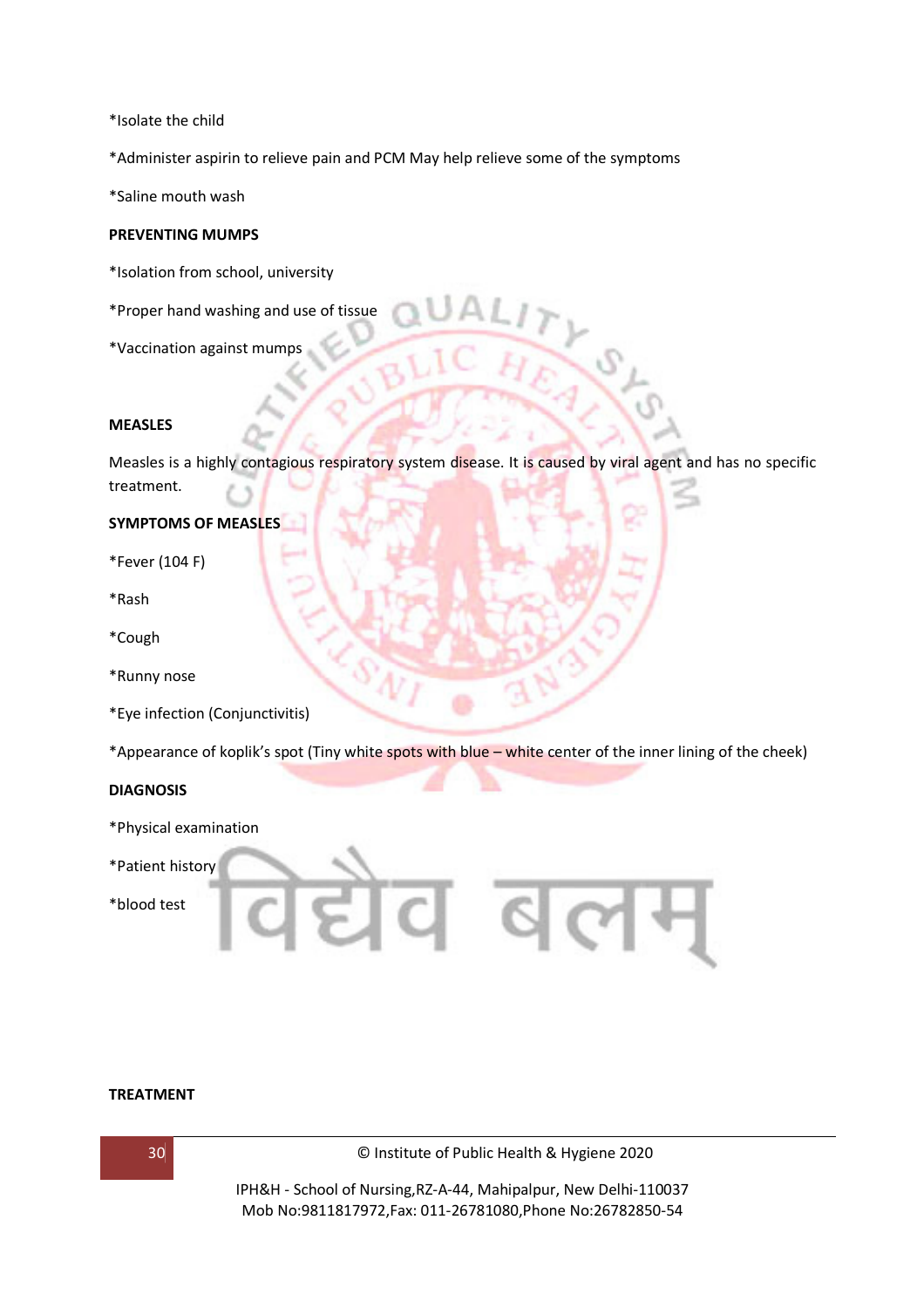- \*Isolate the child
- \*Encourage the child to use amount of liquid
- \*Use of aspirin for fever
- \*Maintain cleanliness
- \*Use promethazine for cough

#### **PREVENTION**

- \*Child should be given immunization with measles vaccine.
- \*Education regarding nutritious diet should be given to all mothers.

#### **SKIN INFECTION**

#### **SCABIES**

It is an endemic infestation caused by the scabies mite, characterized by papules, vesicles and pustules with intense itching.

#### **SIGN AND SYMPTOMS**

- \*Red papules all over the body
- \*Itching
- \*Fever
- \*Swelling in salivary gland may occur
- \*Pruritus
- \*Eczematous dermatitis especially in the palm**,** soles, face and scalp



31 © Institute of Public Health & Hygiene 2020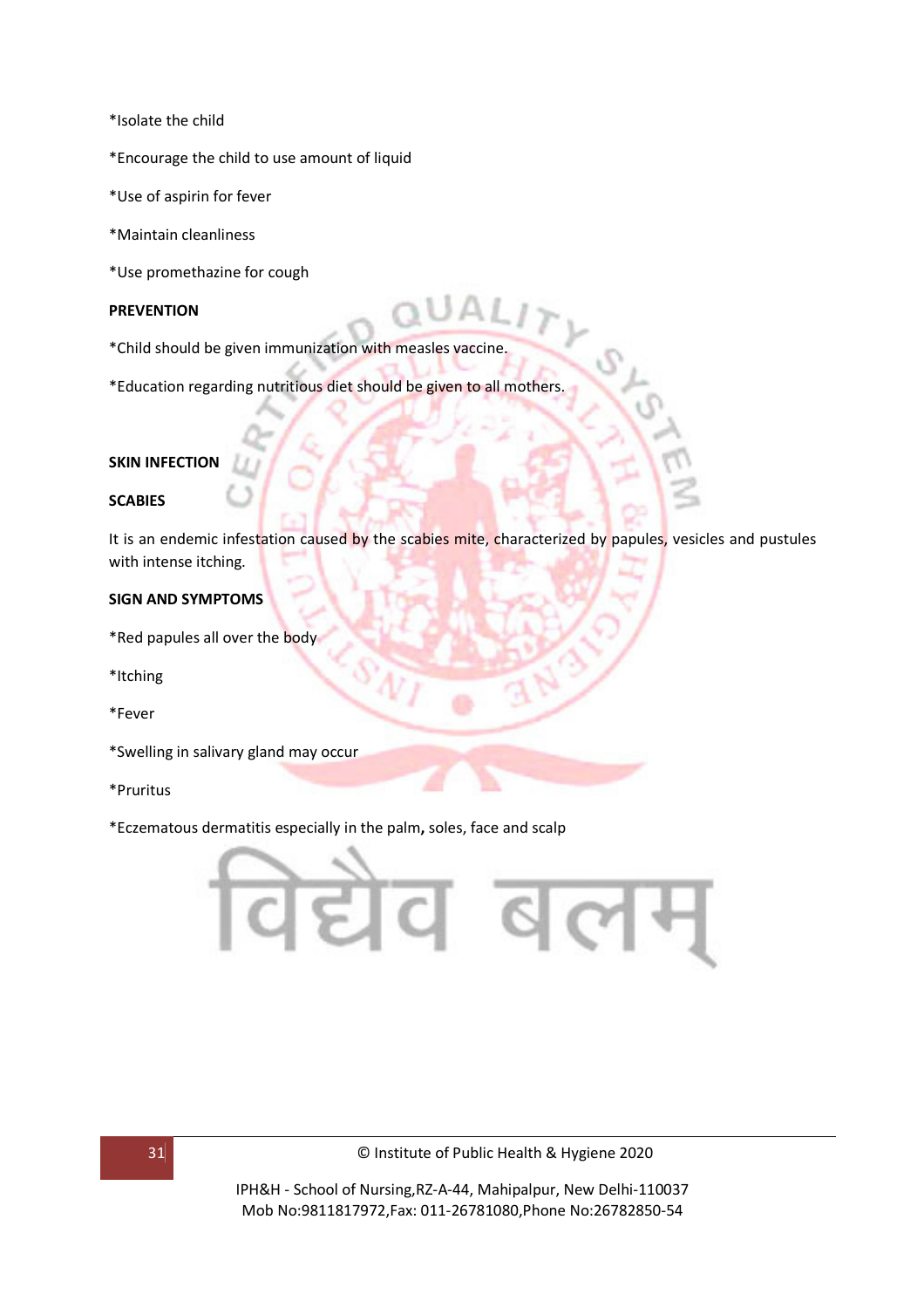#### **TREATMENT**

- \*Daily bath with soap and water
- \*Apply topical agents on whole body
- \*Do not scratch over the affected area
- \*Cloths should be disinfected properly
- \*Apply benzyl benzoate 25%

#### **WORM INFESTATION**

Worm infestation is very common seen in India. The common worm infestation is thread worm, round worm and hookworm.

#### **SIGNS AND SYMPTOMS**

- \*Vomiting
- \*Malnutrition
- \*Abdominal tenderness
- \*Weakness and indigestion
- \*Weight loss and growth failure
- \*Sleeplessness and irritability

#### **DIAGNOSIS**

- \*History of illness
- \*History of passage of worms in stool
- \*Clinical examination and stool examination

#### **TREATMENT**

- \*Single dose of albendazole (10-15mg/kg) or mebendazole (100mg) twice daily for 3 days.
- \*Correction of anemia should be done with iron therapy and blood transfusion.
- \*Nutritious diet should be provided to the child
- \*Supportive care with hygienic measure.
- \*Maintain cleanliness and personal hygiene

32 © Institute of Public Health & Hygiene 2020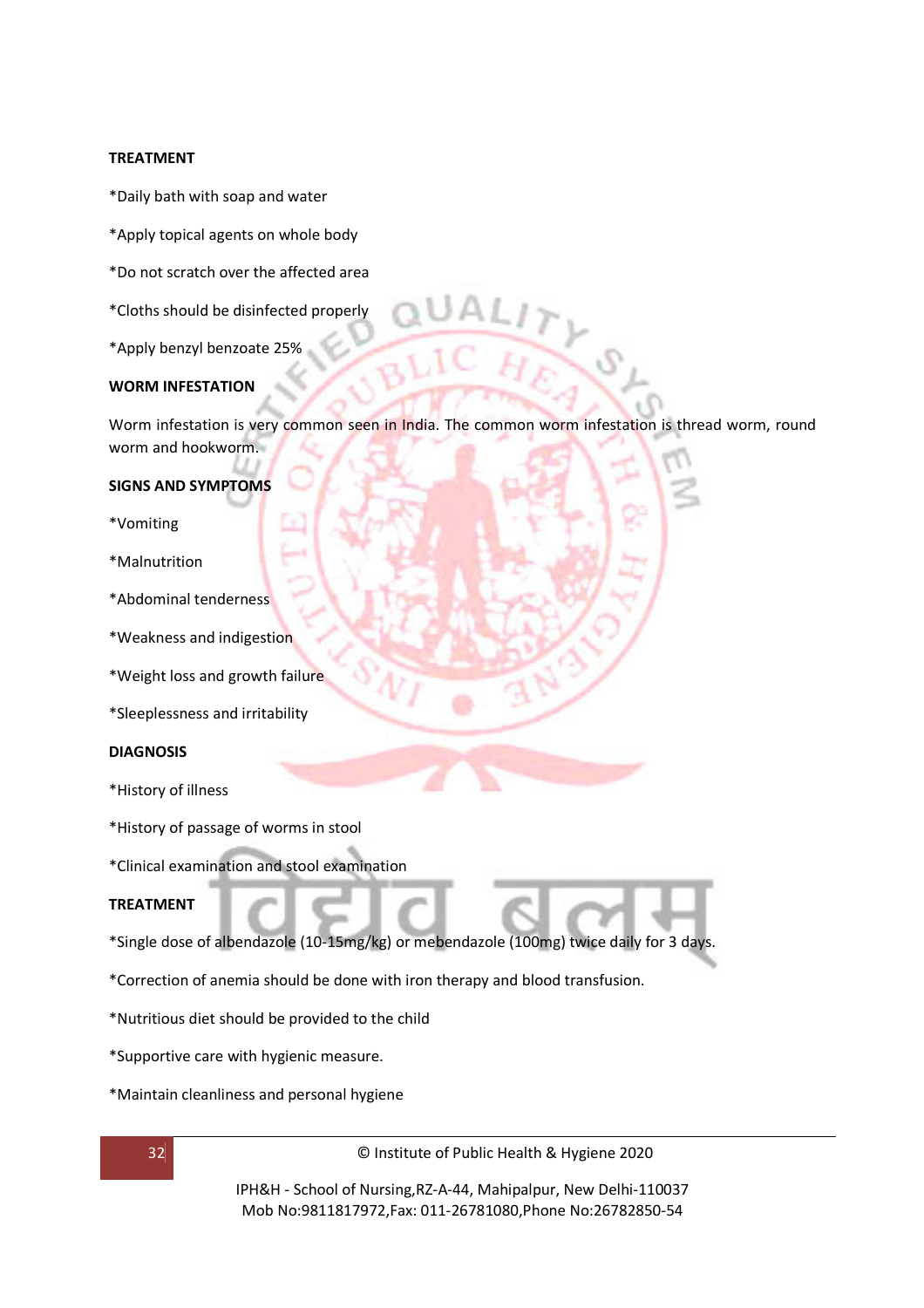#### **UNIT- 5 SCHOOL HEALTH SERVICES**

#### **INTRODUCTION**

School health services are an important economical and powerful health care delivery to improve community health especially of future generations.

The school health committee was constituted by the government of India in 1960 to assess the standards of health and nutrition of school children and to suggest recommendations to improve them.

#### **OBLECTIVES**

- \*The promotion of positive health.
- \*Promote prevention of diseases.
- \*Early diagnosis, treatment and follow up of defects.
- \* Increasing health awareness in children
- \*The provision of healthful environment.

#### **ASPECTS OF SCHOOL HEALTH SERVICE**

- **\***Health appraisal of school children and school personnel.
- \*Remedial measures and follow up
- \*Prevention of communicable diseases.
- \*Healthful school environment.
- \* Nutritional services
- \*First aid and emergency care

33 © Institute of Public Health & Hygiene 2020

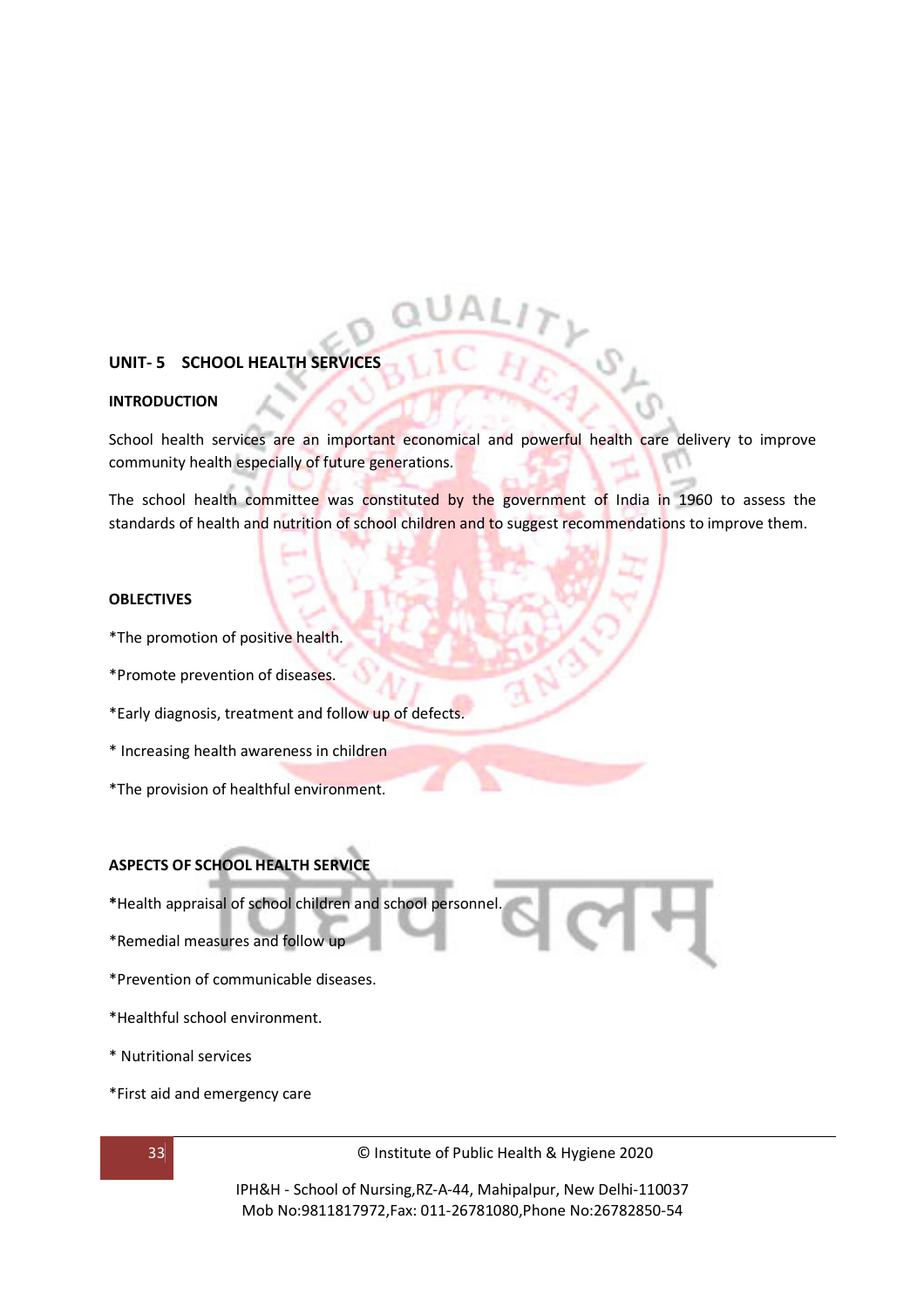- \*Mental health
- \*Dental health
- \*Eye health
- \*Health education
- \*Education of handicapped children.
- \*Maintenance and use of school health records

#### **NUTRITIONAL DEFICIENCIES**

Protein energy malnutrition (PEM) is term given to a group of clinical conditions which occur due to inadequate protein and calories intake, especially in children.

**CLASSIFICATION OF PROTEIN ENERGY MALNUTRITION** 

#### **GOMEZ CLASSIFICATION**

**\*GRADE I:** 90-75% of expected weight

**\*GRADE II:** 75-60% of expected weight

**\*GRADE III: <**60% of expected weight

#### **CLINICAL CLASSIFICATION**

- \*Kwashiorkor
- \* Marasmus
- \*Marasmic kwashiorkor



#### **KWASHIORKOR**

Kwashiorkor comes from an African word meaning 'displaced child' referring to the illness of the older infant who is denied breast milk . It occur due to protein deficiency.

34 © Institute of Public Health & Hygiene 2020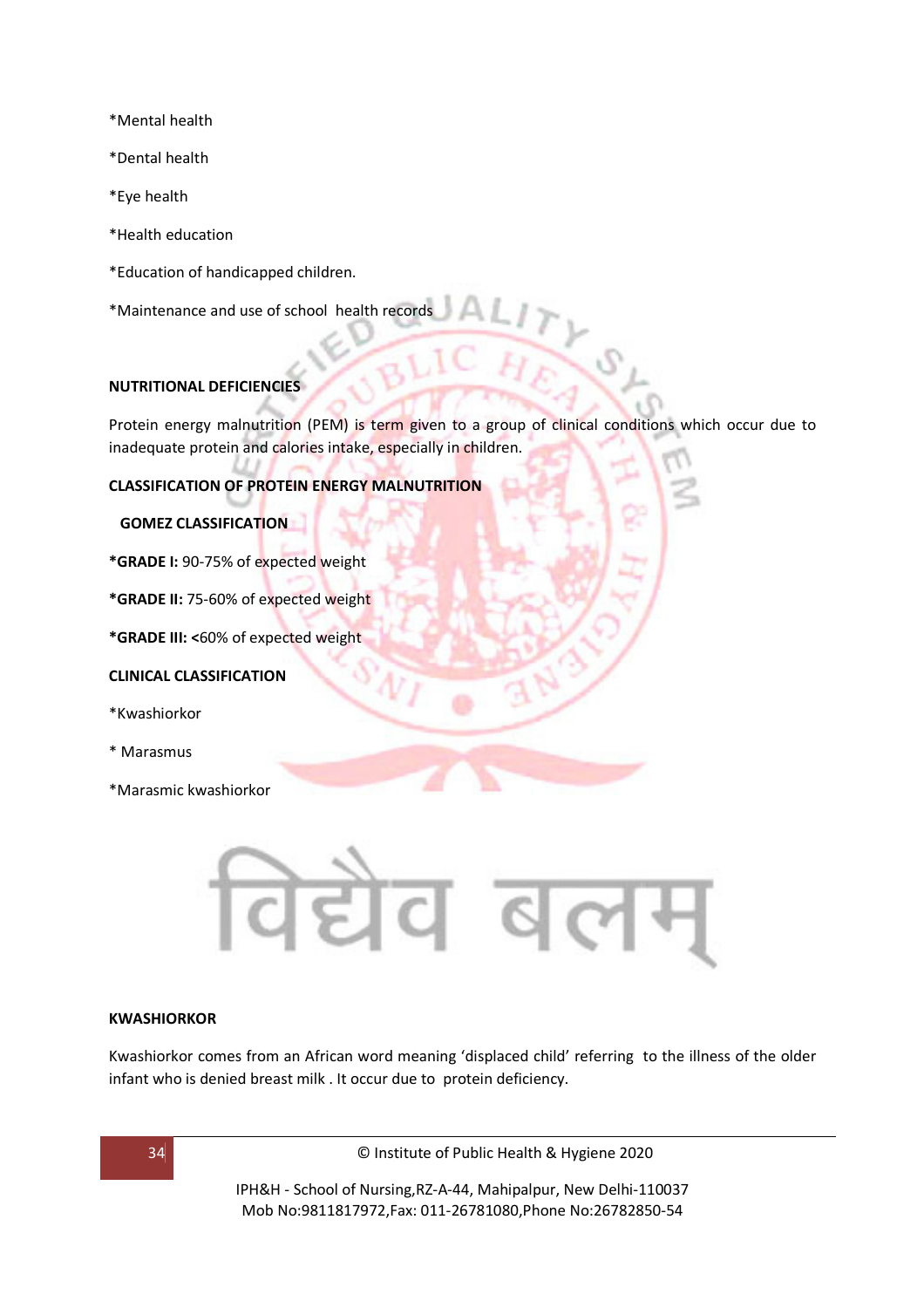#### **SYMPTOMS OF KWASHIORKOR**

- **\***Children appear smaller than their age
- \* Skin is pale, dry and flaky, hair turns reddish
- \*Muscles are limp and underdeveloped

\* Fluid retention in the body causes a distended abdomen, swollen hands and ankles which leads to edema.

#### **MARASMUS**

This condition is generally seen in infants less than one year old. It occurs due to a deficiency of proteins, carbohydrates and fats.

#### **SYMPTOMS OF MARASMUS**

- \*A large face over a shrunken body.
- \* Eyes are sunken; cheeks are hollow giving a prematurely aged look.
- \*Edema is absent, abdomen is curved inwards.
- \* Skin is dry, loose and wrinkled due to loss of fat below the skin
- \*Bones are prominent due to absence o f fat around them.

#### **PREVENTION OF PROTEIN ENERGY MALNUTRITION**

\*Promotion of health of pre- pregnant state, pregnant mother and lactating women towards healthy mother for healthy child.

- \*Exclusive breastfeeding should be given up to six months of age to prepare firm base of child health.
- \* Enhance weaning practices and necessary nutritional supplementation.
- \*Improvement of family dietary habit.

\* Promote nutritional education and nutrition counseling to promote correct feeding practices, food habits, food hygiene, safe water, environmental sanitation.

- \* Provision of nutritional supplementation
- \* Treatment of any kind of infections as early as possible.

#### **OTHER IMPORTANT POINTS**

35 © Institute of Public Health & Hygiene 2020